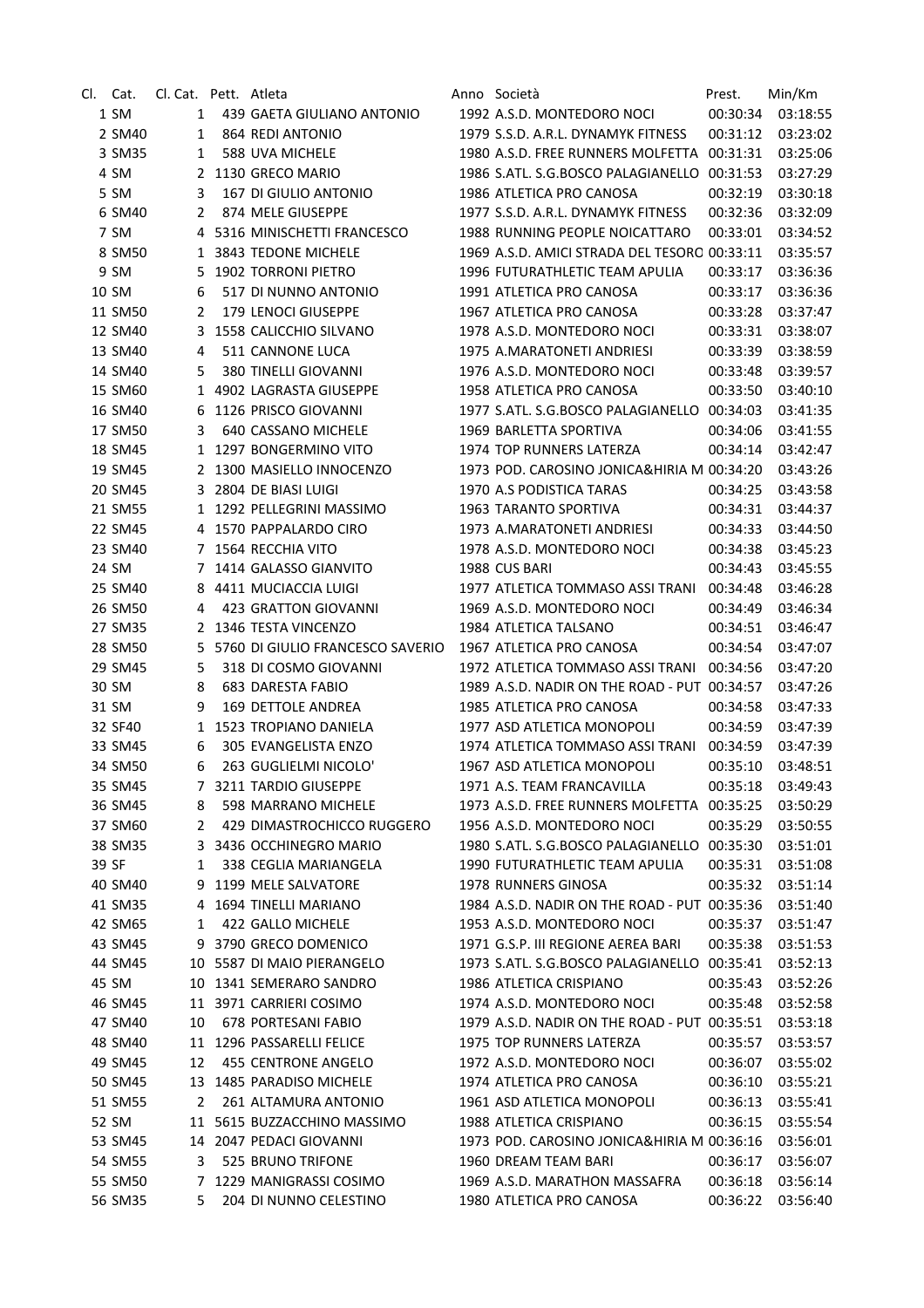| 57 SM40  | 12  | 90 MIRIZZI VINCENZO                        | 1979 A.S. AMATORI PUTIGNANO                  | 00:36:25 | 03:56:59 |
|----------|-----|--------------------------------------------|----------------------------------------------|----------|----------|
| 58 SM    |     | 12 4099 MINARDI MICHELE                    | 1987 S.ATL. S.G.BOSCO PALAGIANELLO 00:36:27  |          | 03:57:12 |
| 59 SM45  | 15  | 1270 NAPOLI UMBERTO                        | 1970 TARANTO SPORTIVA                        | 00:36:30 | 03:57:32 |
| 60 SM55  | 4   | 872 SERVIDIO FRANCESCO                     | 1961 S.S.D. A.R.L. DYNAMYK FITNESS           | 00:36:33 | 03:57:51 |
| 61 SM45  | 16  | 2046 MATICHECCHIA GIOVANNI                 | 1970 POD. CAROSINO JONICA&HIRIA M 00:36:37   |          | 03:58:17 |
| 62 SM    |     | 13 5239 VITTORIONE FRANCESCO               | 1989 A.S. AMATORI PUTIGNANO                  | 00:36:38 | 03:58:24 |
| 63 SM35  |     | 6 2624 SICOLO FRANCESCO                    | 1982 A.S.D. FREE RUNNERS MOLFETTA            | 00:36:40 | 03:58:37 |
| 64 SM    | 14  | 1271 VALENTINI NICOLA                      | <b>1990 TARANTO SPORTIVA</b>                 | 00:36:43 | 03:58:56 |
| 65 SM35  | 7   | 2280 PASSARO ANTONIO                       | 1980 G.S.P. III REGIONE AEREA BARI           | 00:36:46 | 03:59:16 |
| 66 SM55  | 5   | 815 GAZZILLI CARLO                         | 1964 GIOIA RUNNING A.S.D.                    | 00:36:48 | 03:59:29 |
| 67 SM35  | 8   | 2902 L'ASSAINATO GAETANO                   | 1983 A.S.D. OLIMPIA GROTTAGLIE               | 00:36:49 | 03:59:35 |
| 68 SM45  | 17  | 397 PUTRINO STEFANO                        | 1972 A.S.D. MONTEDORO NOCI                   | 00:36:50 | 03:59:42 |
| 69 SM40  | 13  | 3269 VESTITA FABIO                         | 1978 A.S.D. PODISTICA GROTTAGLIE             | 00:36:51 | 03:59:48 |
| 70 SM45  | 18  | 2733 IANTORNI SALVATORE                    | 1974 IKKOS ATLETI TARANTO A.S.D.             | 00:37:05 | 04:01:19 |
| 71 SM45  | 19  | 2261 CHILOIRO ANGELO                       | 1974 POD. CAROSINO JONICA&HIRIA M 00:37:08   |          | 04:01:39 |
| 72 SM50  | 8   | 3028 BUFFO ORLANDO                         | 1967 A.S.D. ATLETICA MESAGNE - AVIS          | 00:37:17 | 04:02:37 |
| 73 SM40  | 14  | 856 VACCA ANTONIO                          | 1977 S.S.D. A.R.L. DYNAMYK FITNESS           | 00:37:21 | 04:03:04 |
| 74 SM35  | 9   | 1944 DE MARINIS MARCO                      | 1983 CLUB RUNNER 87 CASTELLANETA             | 00:37:25 | 04:03:30 |
| 75 SM60  | 3   | 995 OLIVA GIUSEPPE                         | 1956 ATLETICA CEGLIE MESSAPICA               | 00:37:27 | 04:03:43 |
| 76 SM50  | 9   | 93 LATERZA GIOVANNI                        | 1966 A.S. AMATORI PUTIGNANO                  | 00:37:29 | 04:03:56 |
| 77 SM40  | 15  | 3273 CHIANURA BARTOLOMEO                   | 1977 A.S.D. PODISTICA GROTTAGLIE             | 00:37:32 | 04:04:15 |
| 78 SM55  |     | 1306 CAPUTO DAVIDE                         | 1963 POD. CAROSINO JONICA&HIRIA M 00:37:33   |          | 04:04:22 |
| 79 SM35  |     | 10 3363 CIACCIA ALESSANDRO                 | 1982 TARANTO SPORTIVA                        | 00:37:35 | 04:04:35 |
| 80 SM55  | 7   | 1801 RICCO NICOLO                          | 1961 ASD ATLETICA MONOPOLI                   | 00:37:39 | 04:05:01 |
| 81 SM60  | 4   | 337 PALUMBO VINCENZO                       | 1959 ATLETICA TOMMASO ASSI TRANI             | 00:37:40 | 04:05:07 |
| 82 SM40  | 16  | 4198 CAMPANELLI ANTONIO                    | <b>1977 FRONTRUNNERS</b>                     | 00:37:41 | 04:05:14 |
| 83 SM45  | 20  | 137 LATERZA MARIO                          | 1971 A.S. AMATORI PUTIGNANO                  | 00:37:42 | 04:05:20 |
| 84 SM35  | 11  | 138 VALENZANO DOMENICO                     | 1980 A.S. AMATORI PUTIGNANO                  | 00:37:44 | 04:05:33 |
| 85 SM35  | 12  | 5502 LARICCHIUTA GIOVANNI                  | 1984 A.S.D. NADIR ON THE ROAD - PUT 00:37:45 |          | 04:05:40 |
| 86 SM50  | 10  | 888 MORETTI FILOMENO                       | 1966 BITONTO SPORTIVA                        | 00:37:51 | 04:06:19 |
| 87 SM40  | 17  | 384 MASELLI GIULIO                         | 1977 A.S.D. MONTEDORO NOCI                   | 00:37:51 | 04:06:19 |
| 88 SM35  | 13  | 6179 SPILOTRO ORAZIO                       | 1983 ATLETICA CEGLIE MESSAPICA               | 00:37:52 | 04:06:25 |
| 89 SM50  | 11  | 509 D'AMBROSIO ANTONIO                     | 1968 A.MARATONETI ANDRIESI                   | 00:37:52 | 04:06:25 |
| 90 SM55  | 8   |                                            | 1963 A.S.D. MONTEDORO NOCI                   | 00:37:52 | 04:06:25 |
| 91 SM    |     | 379 DE LUCA VITO<br>606 DE ROBERTIS DANILO | 1995 A.S.D. FREE RUNNERS MOLFETTA 00:37:52   |          | 04:06:25 |
|          | 15  |                                            | 1971 POD. CAROSINO JONICA&HIRIA M 00:37:53   |          |          |
| 92 SM45  |     | 21 2043 DIMAGGIO DANTE                     |                                              |          | 04:06:32 |
| 93 SM50  | 12  | 611 GADALETA COSMO                         | 1968 A.S.D. FREE RUNNERS MOLFETTA 00:37:55   |          | 04:06:45 |
| 94 SM35  | 14  | 470 DE VIRGILIIS COSIMO                    | 1982 A.S.D. MONTEDORO NOCI                   | 00:37:56 | 04:06:51 |
| 95 SM40  | 18  | 3417 CANTORO DOMENICO                      | 1977 IKKOS ATLETI TARANTO A.S.D.             | 00:37:56 | 04:06:51 |
| 96 SM40  | 19  | 814 PANTALEO ALBERTO                       | 1975 GIOIA RUNNING A.S.D.                    | 00:37:56 | 04:06:51 |
| 97 SF35  | 1   | 339 COLUCCI ILENIA MARIA                   | 1983 ALTERATLETICA LOCOROTONDO               | 00:37:59 | 04:07:11 |
| 98 SM40  | 20  | 5796 SALERNO LUIGI                         | 1976 A.S. TEAM FRANCAVILLA                   | 00:38:05 | 04:07:50 |
| 99 SM40  |     | 21 4101 NICOLAU NICOLA                     | <b>1975 TARANTO SPORTIVA</b>                 | 00:38:07 | 04:08:03 |
| 100 SF40 | 2   | <b>667 DONGHIA ORNELLA</b>                 | 1976 A.S.D. NADIR ON THE ROAD - PUT 00:38:07 |          | 04:08:03 |
| 101 SM50 | 13  | 1457 INTINI VITO                           | 1968 A.S. AMATORI PUTIGNANO                  | 00:38:14 | 04:08:48 |
| 102 SM40 |     | 22 6183 comes massimo                      | 1976 RunCard                                 | 00:38:16 | 04:09:01 |
| 103 SM40 |     | 23 1161 CLEMENTE ORONZO                    | 1979 CRISPIANO MARATHON CLUB ONI 00:38:18    |          | 04:09:14 |
| 104 SM55 | 9   | 244 IACOVAZZI FRANCESCO                    | 1964 ASD ATLETICA MONOPOLI                   | 00:38:21 | 04:09:34 |
| 105 SM60 |     | 5 4741 D'APRILE GIOVANNI                   | 1959 ATLETIC CLUB ALTAMURA                   | 00:38:23 | 04:09:47 |
| 106 SM   |     | 16 5551 PASCARIELLO ANGELO                 | <b>1985 OSTUNI RUNNER'S</b>                  | 00:38:29 | 04:10:26 |
| 107 SM55 | 10  | 716 DAPRILE VITO MAURO                     | 1964 A.S.D. NADIR ON THE ROAD - PUT 00:38:33 |          | 04:10:52 |
| 108 SM40 | 24  | 135 DAPRILE VITO SILVANO                   | 1979 A.S. AMATORI PUTIGNANO                  | 00:38:37 | 04:11:18 |
| 109 SM50 | 14  | 558 MAIELLARO VITO                         | 1969 A.S.D. ATLETICA POLIGNANO               | 00:38:38 | 04:11:25 |
| 110 SM45 |     | 22 3338 MONTEMURRO COSIMO                  | 1970 A.S.D. MARATHON MASSAFRA                | 00:38:38 | 04:11:25 |
| 111 SM45 | 23. | 5616 ORLANDO FRANCESCO                     | 1973 IKKOS ATLETI TARANTO A.S.D.             | 00:38:39 | 04:11:31 |
| 112 SM40 |     | 25 5241 CASSANO GIANLUCA                   | 1977 A.S.D. AMICI STRADA DEL TESORO 00:38:40 |          | 04:11:38 |
| 113 SM55 |     | 11 2040 CAMPO ANGELO                       | 1964 POD. CAROSINO JONICA&HIRIA M 00:38:42   |          | 04:11:51 |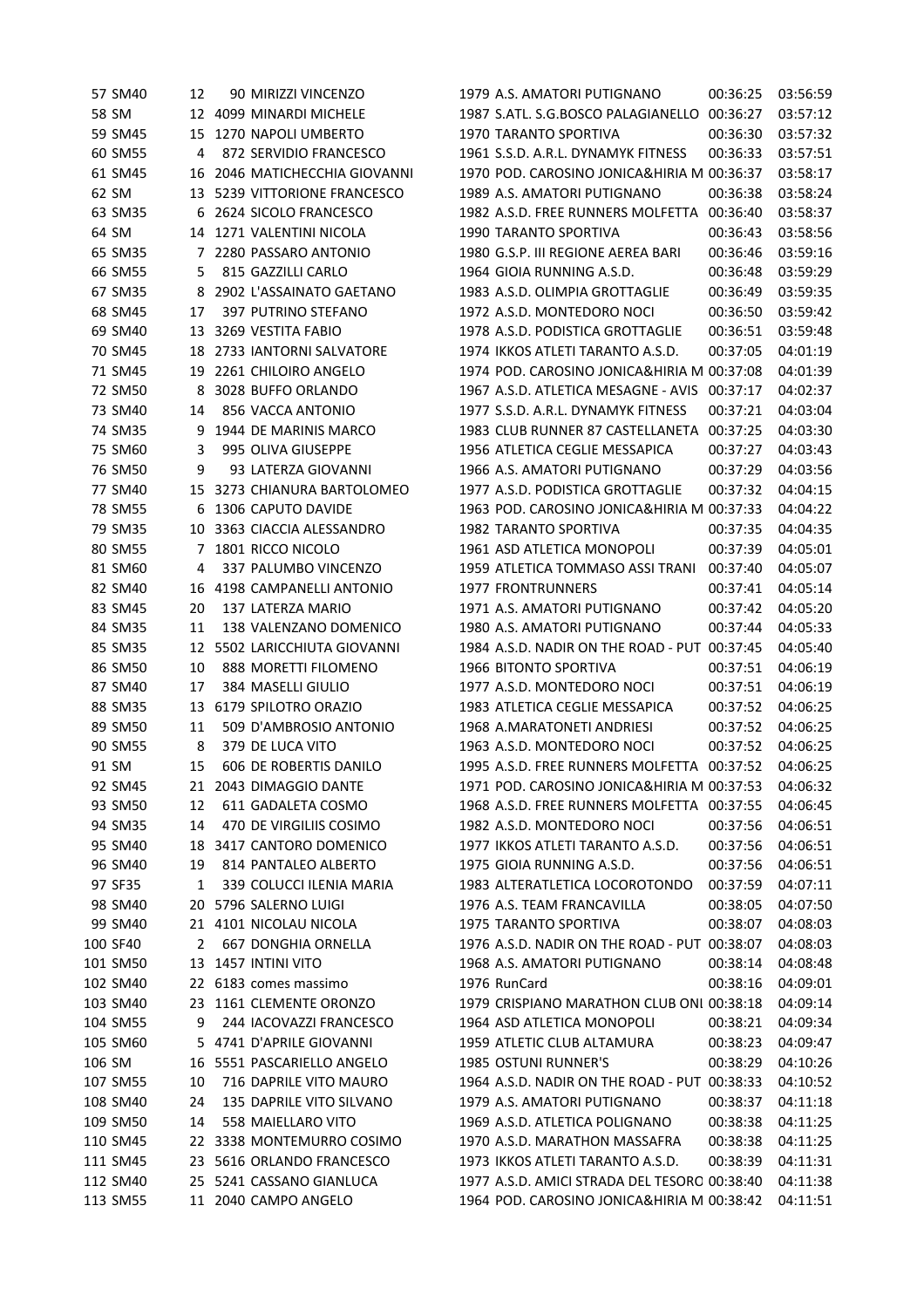| 114 SM35 |    | 15 4007 MANIGRASSO PIETRO                                 | 1981 A.S.D. PODISTICA GROTTAGLIE             | 00:38:42          | 04:11:51 |
|----------|----|-----------------------------------------------------------|----------------------------------------------|-------------------|----------|
| 115 SM55 |    | 12 1695 VAVALLE VALTER                                    | 1964 A.S.D. NADIR ON THE ROAD - PUT 00:38:42 |                   | 04:11:51 |
| 116 SM40 | 26 | 3902 SCHIAVONE PAOLO                                      | 1978 GIOIA RUNNING A.S.D.                    | 00:38:42          | 04:11:51 |
| 117 SM50 |    | 15 5240 AMORUSO NICOLA                                    | 1965 A.S.D. AMICI STRADA DEL TESORO 00:38:44 |                   | 04:12:04 |
| 118 SM45 | 24 | 668 LOSAVIO NICOLA                                        | 1972 A.S.D. NADIR ON THE ROAD - PUT 00:38:46 |                   | 04:12:17 |
| 119 SM40 | 27 | <b>659 RONCONI UMBERTO</b>                                | 1975 A.S.D. NADIR ON THE ROAD - PUT 00:38:47 |                   | 04:12:23 |
| 120 SM40 |    | 28 1060 COLANGELO GIAMBATTISTA                            | 1976 CLUB RUNNER 87 CASTELLANETA 00:38:47    |                   | 04:12:23 |
| 121 SM40 | 29 | 5467 FIANTANESE RAFFAELE                                  | 1979 ATLETICA TOMMASO ASSI TRANI             | 00:38:49          | 04:12:36 |
| 122 SM35 | 16 | 1162 D'AURIA DOMENICO                                     | 1980 ATHLETIC TEAM PALAGIANO                 | 00:38:58          | 04:13:35 |
| 123 SM35 | 17 | 3325 RAGNO ELIGIO                                         | 1980 S.ATL. S.G.BOSCO PALAGIANELLO 00:39:00  |                   | 04:13:48 |
| 124 SM45 | 25 | 4053 AMBRUOSO EMANUELE                                    | 1972 A.S.D. MONTEDORO NOCI                   | 00:39:02          | 04:14:01 |
| 125 SM50 | 16 | 500 MIRACAPILLO SALVATORE ANTO 1967 A.MARATONETI ANDRIESI |                                              | 00:39:03          | 04:14:07 |
| 126 SM45 | 26 | 1119 ROSANO GIOVANNI                                      | 1971 NUOVA ATLETICA LATERZA                  | 00:39:07          | 04:14:33 |
| 127 SF35 | 2  | 6176 MASTROROSA DELIA                                     | 1984 ASD ATLETICA MONOPOLI                   | 00:39:09          | 04:14:46 |
| 128 SM45 | 27 | 1359 DAMBRUOSO GIACOMO                                    | 1970 A.S.D. MONTEDORO NOCI                   | 00:39:09          | 04:14:46 |
| 129 SM45 | 28 | 786 DI RELLA GRAZIANO                                     | 1972 DREAM TEAM BARI                         | 00:39:11          | 04:14:59 |
| 130 SM45 | 29 | 2745 TRAGNI MARIO                                         | 1970 HAPPY RUNNERS ALTAMURA                  | 00:39:17          | 04:15:38 |
| 131 SM55 |    | 13 1057 CARRIERO CARMELO                                  | 1962 CLUB RUNNER 87 CASTELLANETA             | 00:39:17          | 04:15:38 |
| 132 SM50 | 17 | 5867 LANZOLLA GIANBATTISTA                                | 1967 TARANTO SPORTIVA                        | 00:39:18          | 04:15:45 |
| 133 SM55 | 14 | 254 GALLIZIA ENZO                                         | 1961 ASD ATLETICA MONOPOLI                   | 00:39:21          | 04:16:04 |
| 134 SM50 | 18 | 2033 GENTILE MARCO EGIDIO                                 | 1969 TARANTO SPORTIVA                        | 00:39:23          | 04:16:17 |
| 135 SM55 |    | 15 2895 MINEO FRANCESCO                                   | 1961 POD. CAROSINO JONICA&HIRIA M 00:39:24   |                   | 04:16:24 |
| 136 SM45 |    | 30 1330 RINALDI DONATO                                    | 1974 MARTINA FRANCA RUNNING A.S.I 00:39:27   |                   | 04:16:43 |
| 137 SF40 | 3  | 5325 PISCOPO LUANA CHIARA                                 | 1979 DREAM TEAM BARI                         | 00:39:30          | 04:17:03 |
| 138 SM60 | 6  | 2549 BALDASSARRE FRANCESCO                                | 1957 ATLETICA PRO CANOSA                     | 00:39:32          | 04:17:16 |
| 139 SF45 | 1  | 108 LAVARRA MARA                                          | 1972 A.S. AMATORI PUTIGNANO                  | 00:39:33          | 04:17:23 |
| 140 SM40 | 30 | 1607 TEOFILO GIUSEPPE                                     | 1976 A.S.D. ATLETICA POLIGNANO               | 00:39:33          | 04:17:23 |
| 141 SM50 | 19 | 109 DALENA DOMENICO                                       | 1967 A.S. AMATORI PUTIGNANO                  | 00:39:34          | 04:17:29 |
| 142 SM55 | 16 | 3263 CAVALLO VITTORIO                                     | 1963 A.S.D. PODISTICA GROTTAGLIE             | 00:39:36          | 04:17:42 |
| 143 SM50 | 20 | 1453 ELEFANTE PASQUALE                                    | 1968 A.S. AMATORI PUTIGNANO                  | 00:39:37          | 04:17:49 |
| 144 SM60 | 7  | 419 SCIACOVELLI BENEDETTO                                 | 1957 A.S.D. MONTEDORO NOCI                   | 00:39:39          | 04:18:02 |
| 145 SM40 |    | 31 2296 NOBILE GIOVANNI                                   | 1977 ATLETICA CITTA' BIANCA                  | 00:39:43          | 04:18:28 |
| 146 SM50 | 21 | 352 LOGRANO GIUSEPPE MARIA AN1 1966 ATLETIC CLUB ALTAMURA |                                              | 00:39:44          | 04:18:34 |
| 147 SM35 | 18 | 6185 Caramia Arcangelo                                    | 1983 RunCard                                 | 00:39:46          | 04:18:47 |
| 148 SM40 |    | 32 1710 SILVANO PAOLO                                     | 1975 HAPPY RUNNERS ALTAMURA                  | 00:39:50          | 04:19:13 |
| 149 SM60 |    | 8 518 PAULICELLI VINCENZO                                 | 1956 ATLETICA PRO CANOSA                     | 00:39:52 04:19:26 |          |
| 150 SM45 | 31 | 252 COLELLI LEONARDO                                      | 1972 ASD ATLETICA MONOPOLI                   | 00:39:57          | 04:19:59 |
| 151 SM60 | 9  | 235 CONVERTINI PIETRO                                     | 1956 G.S.P. III REGIONE AEREA BARI           | 00:39:57          | 04:19:59 |
| 152 SM55 | 17 | 5836 ALFEO GIOVANNI                                       | 1960 A.S.D. PODISTICA GROTTAGLIE             | 00:39:58          | 04:20:05 |
| 153 SM50 | 22 | 421 PALMIERI PASQUALE                                     | 1968 A.S.D. MONTEDORO NOCI                   | 00:39:58          | 04:20:05 |
| 154 SM45 | 32 | 3462 VINO GIANCARLO                                       | 1973 ATLETICA TOMMASO ASSI TRANI             | 00:39:59          | 04:20:12 |
| 155 SM50 | 23 | 5901 HAMAM LARBI                                          | 1966 ATLETICA PRO CANOSA                     | 00:39:59          | 04:20:12 |
| 156 SM45 | 33 | 2928 FORNARO FRANCO                                       | 1971 RunCard                                 | 00:40:00          | 04:20:18 |
| 157 SM50 | 24 | <b>86 LIPPOLIS GIAMMICHELE</b>                            | 1966 A.S. AMATORI PUTIGNANO                  | 00:40:03          | 04:20:38 |
| 158 SM50 | 25 | 698 MEZZAPESA MICHELANGELO                                | 1968 A.S.D. NADIR ON THE ROAD - PUT 00:40:06 |                   | 04:20:57 |
| 159 SM50 |    | 26 2744 FIORE ANGELO                                      | 1968 HAPPY RUNNERS ALTAMURA                  | 00:40:08          | 04:21:10 |
| 160 SM40 | 33 | 649 CACCIAPAGLIA ANGELO                                   | 1979 A.S.D. NADIR ON THE ROAD - PUT 00:40:10 |                   | 04:21:23 |
| 161 SM50 | 27 | 1066 DI PIPPA MAURIZIO                                    | 1969 CLUB RUNNER 87 CASTELLANETA 00:40:11    |                   | 04:21:30 |
| 162 SM45 | 34 | 2562 CORALLO ANTONIO                                      | 1972 ATLETICA TOMMASO ASSI TRANI 00:40:12    |                   | 04:21:36 |
| 163 SM55 | 18 | 200 CAPORALE COSIMO DAMIANO                               | 1963 ATLETICA PRO CANOSA                     | 00:40:13          | 04:21:43 |
| 164 PM   |    | 1 2731 MIANI NICO                                         | 1997 S.ATL. S.G.BOSCO PALAGIANELLO 00:40:14  |                   | 04:21:49 |
| 165 SM40 | 34 | 1302 PADULA MASSIMILIANO                                  | 1977 POD. CAROSINO JONICA&HIRIA M 00:40:15   |                   | 04:21:56 |
| 166 SM45 | 35 | 295 PAOLILLO ANTONIO                                      | 1972 ATLETICA TOMMASO ASSI TRANI 00:40:17    |                   | 04:22:09 |
| 167 SM45 | 36 | 3539 SCHINO LUIGI                                         | 1974 A.S.D. FREE RUNNERS MOLFETTA 00:40:18   |                   | 04:22:15 |
| 168 SM35 | 19 | 1948 MARFEO GIOVANNI                                      | 1982 CLUB RUNNER 87 CASTELLANETA 00:40:18    |                   | 04:22:15 |
| 169 SM65 |    | 2 1535 APRILE FRANCESCO                                   | 1954 ALTERATLETICA LOCOROTONDO               | 00:40:19          | 04:22:22 |
| 170 SM45 | 37 | 664 SICOLI GIANNI                                         | 1973 A.S.D. NADIR ON THE ROAD - PUT 00:40:20 |                   | 04:22:28 |
|          |    |                                                           |                                              |                   |          |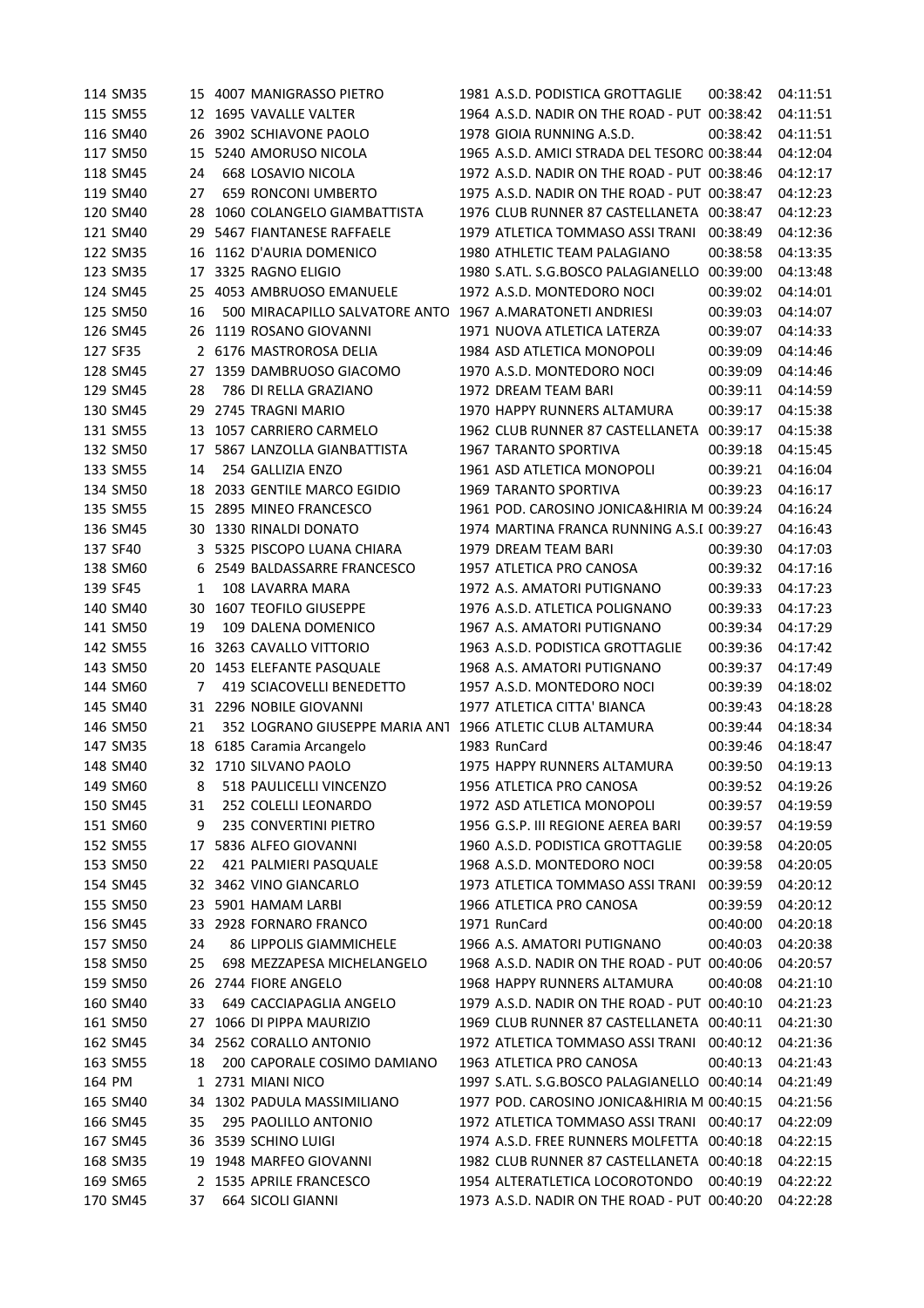|        | 171 SM50 | 28 | 453 CAMPOBASSO VITO PASQUALE / 1967 A.S.D. MONTEDORO NOCI |                                              | 00:40:21 | 04:22:35 |
|--------|----------|----|-----------------------------------------------------------|----------------------------------------------|----------|----------|
|        | 172 SM50 | 29 | 289 DE GREGORIO LUIGI                                     | 1965 ATLETICA TOMMASO ASSI TRANI             | 00:40:24 | 04:22:54 |
|        | 173 SM40 | 35 | 5509 SERVADIO CARMINE                                     | 1978 DREAM TEAM BARI                         | 00:40:25 | 04:23:01 |
|        | 174 SM50 |    | 30 2032 FESTA DANIELE                                     | 1967 TARANTO SPORTIVA                        | 00:40:29 | 04:23:27 |
|        | 175 SM50 |    | 31 5588 SCORPATI REMO                                     | 1965 S.ATL. S.G.BOSCO PALAGIANELLO 00:40:30  |          | 04:23:33 |
|        | 176 SM70 | 1  | <b>643 PERAGINE ANTONIO</b>                               | 1947 PEDONE-RICCARDI BISCEGLIE               | 00:40:31 | 04:23:40 |
|        | 177 SM55 |    | 19 2569 RIEFOLO LUIGI                                     | 1962 ATLETICA TOMMASO ASSI TRANI             | 00:40:34 | 04:23:59 |
|        | 178 SM45 | 38 | 1887 APRUZZI ANGELO                                       | 1973 A.S.D. ATLETICA MESAGNE - AVIS          | 00:40:34 | 04:23:59 |
|        | 179 SM50 |    | 32 3455 GIMMI PAOLANTONIO                                 | 1968 ASD ATLETICA MONOPOLI                   | 00:40:35 | 04:24:06 |
|        | 180 SM50 | 33 | 196 MANZI COSIMO                                          | 1968 ATLETICA PRO CANOSA                     | 00:40:36 | 04:24:12 |
|        | 181 SM45 | 39 | 2045 MARINELLI COSIMO                                     | 1972 POD. CAROSINO JONICA&HIRIA M 00:40:37   |          | 04:24:19 |
|        | 182 SF35 | 3  | 3266 ANASTASIA GRAZIA                                     | 1980 A.S.D. PODISTICA GROTTAGLIE             | 00:40:40 | 04:24:39 |
|        | 183 SM45 | 40 | 3267 ASSAINATO ACHILLE                                    | 1973 A.S.D. PODISTICA GROTTAGLIE             | 00:40:41 | 04:24:45 |
|        | 184 SM65 |    | 1299 PAPAPIETRO COSIMO                                    | 1952 TOP RUNNERS LATERZA                     | 00:40:41 | 04:24:45 |
|        | 185 SM60 | 10 | 450 FUSILLO ANTONIO                                       | 1959 A.S.D. MONTEDORO NOCI                   | 00:40:45 | 04:25:11 |
|        | 186 SM40 | 36 | 5574 GIANCOLA COSIMO                                      | 1976 A.S.D. PODISTICA GROTTAGLIE             | 00:40:49 | 04:25:37 |
|        | 187 SF40 | 4  | 265 GIAMPAOLO STELLA                                      | 1979 ASD ATLETICA MONOPOLI                   | 00:40:51 | 04:25:50 |
|        | 188 SM45 | 41 | 274 CISTULLI GIACOMO                                      | 1974 ASD ATLETICA MONOPOLI                   | 00:40:51 | 04:25:50 |
|        | 189 SM50 | 34 | 652 NETTI VINCENZO                                        | 1966 A.S.D. NADIR ON THE ROAD - PUT 00:40:52 |          | 04:25:57 |
|        | 190 SM40 | 37 | 1000 MELPIGNANO ALFONSO                                   | 1979 OSTUNI RUNNER'S                         | 00:40:56 | 04:26:23 |
|        |          |    |                                                           | 1991 NUOVA ATLETICA LATERZA                  |          |          |
| 191 SM |          |    | 17 6196 LOMAGISTRO DOMENICO                               |                                              | 00:41:01 | 04:26:55 |
|        | 192 SF45 |    | 2 2936 FERRANTE NICOLETTA                                 | 1970 ATLETICA TOMMASO ASSI TRANI             | 00:41:03 | 04:27:08 |
|        | 193 SM55 | 20 | 248 GALLIZIA PAOLO                                        | 1960 ASD ATLETICA MONOPOLI                   | 00:41:03 | 04:27:08 |
|        | 194 SM50 |    | 35 2263 TRAVISANI GIACOMO                                 | 1966 ATLETICA TOMMASO ASSI TRANI             | 00:41:03 | 04:27:08 |
|        | 195 SF40 |    | 5 2979 DE LUCA ALESSANDRA                                 | 1978 OSTUNI RUNNER'S                         | 00:41:15 | 04:28:26 |
|        | 196 SM55 | 21 | <b>187 CARUCCI PIETRO</b>                                 | 1963 ATLETICA PRO CANOSA                     | 00:41:16 | 04:28:33 |
|        | 197 SM50 | 36 | 6187 NOCENTE COSIMO                                       | 1969 A.S. TEAM FRANCAVILLA                   | 00:41:16 | 04:28:33 |
|        | 198 SM50 | 37 | 5606 CONTE GIANFRANCO                                     | 1968 POD. CAROSINO JONICA&HIRIA M 00:41:16   |          | 04:28:33 |
|        | 199 SM40 | 38 | 4380 LOTITO FRANCESCO                                     | 1977 A.S.D. AMICI STRADA DEL TESORO 00:41:17 |          | 04:28:39 |
|        | 200 SM60 |    | 11 2877 CHIOCCHIA VITO                                    | 1955 TARANTO SPORTIVA                        | 00:41:19 | 04:28:52 |
|        | 201 SM45 |    | 42 5320 LARUCCIA MICHELE                                  | 1972 A.S.D. NADIR ON THE ROAD - PUT 00:41:21 |          | 04:29:05 |
|        | 202 SM35 | 20 | 4123 ILLUZZI MARCELLO                                     | 1980 BITONTO SPORTIVA                        | 00:41:21 | 04:29:05 |
|        | 203 SM65 |    | 4 2798 TRANI ANGELO                                       | 1954 A.S.D. PODISTICA GROTTAGLIE             | 00:41:22 | 04:29:12 |
|        | 204 SM50 | 38 | 5496 ANDREASSI MARIO                                      | 1969 A.S.D. AGORA'                           | 00:41:24 | 04:29:25 |
|        | 205 SM35 |    | 21 4051 ROSSELLI MARCO                                    | 1982 ATLETICA TOMMASO ASSI TRANI 00:41:24    |          | 04:29:25 |
|        | 206 SM35 |    | 22 393 D'ANDRIA FRANCESCO                                 | 1981 A.S.D. MONTEDORO NOCI                   | 00:41:26 | 04:29:38 |
|        | 207 SM55 | 22 | 320 AGHZALA LOTFI                                         | 1962 ATLETICA TOMMASO ASSI TRANI             | 00:41:28 | 04:29:51 |
|        | 208 SM40 | 39 | 5424 PEPE DONATO                                          | 1977 IKKOS ATLETI TARANTO A.S.D.             | 00:41:28 | 04:29:51 |
|        | 209 SF50 | 1  | 3004 FALCETTA VINCENZA                                    | 1966 GYMNASIUM S. PANCRAZIO                  | 00:41:31 | 04:30:10 |
|        | 210 SM55 | 23 | 4287 DORMIO GIUSEPPE                                      | 1963 ASD ATLETICA MONOPOLI                   | 00:41:32 | 04:30:17 |
|        | 211 SM40 | 40 | 4378 PORTOGHESE GAETANO                                   | 1978 A.S.D. AMICI STRADA DEL TESORO 00:41:35 |          | 04:30:36 |
|        | 212 SF45 | 3  | 631 LAMACCHIA TIZIANA                                     | 1970 LA PIETRA                               | 00:41:36 | 04:30:43 |
|        | 213 SM50 | 39 | 2969 MACCURO MASSIMO                                      | 1967 GIOIA RUNNING A.S.D.                    | 00:41:36 | 04:30:43 |
|        | 214 SM50 | 40 | 994 LERNA ANTONIO                                         | 1965 ATLETICA CEGLIE MESSAPICA               | 00:41:39 | 04:31:02 |
|        | 215 SM45 | 43 | 188 PARISI PASQUALE                                       | 1971 ATLETICA PRO CANOSA                     | 00:41:41 | 04:31:15 |
|        | 216 SM40 | 41 | 382 BACCARO VITO                                          | 1979 ASD ATLETICA MONOPOLI                   | 00:41:43 | 04:31:29 |
|        | 217 SF40 | 6  | 117 DELFINE ERICA TERESA                                  | 1979 A.S. AMATORI PUTIGNANO                  | 00:41:43 | 04:31:29 |
|        | 218 SM50 | 41 | 116 DEROBERTIS GIOVANNI                                   | 1968 A.S. AMATORI PUTIGNANO                  | 00:41:45 | 04:31:42 |
|        | 219 SM55 | 24 | 5756 DARESTA FRANCESCO                                    | 1964 A.S. AMATORI PUTIGNANO                  | 00:41:48 | 04:32:01 |
|        | 220 SM35 | 23 | 3966 ROCCO VINCENZO                                       | 1981 CLUB RUNNER 87 CASTELLANETA 00:41:49    |          | 04:32:08 |
|        | 221 SM50 | 42 | 767 RIZZOTTI MICHELE                                      | 1968 HAPPY RUNNERS ALTAMURA                  | 00:41:53 | 04:32:34 |
|        | 222 SM65 | 5  | 4383 COLANTUONO PASQUALE                                  | 1953 A.S.D. AMICI STRADA DEL TESORO 00:41:53 |          | 04:32:34 |
|        | 223 SM45 | 44 | 110 SPORTELLI ANGELO                                      | 1971 A.S. AMATORI PUTIGNANO                  | 00:41:54 | 04:32:40 |
|        | 224 SF45 | 4  | 2112 BARBIERI CASSANDRA                                   | 1974 A.A.'E. MANZARI' CASAMASSIMA 00:41:54   |          | 04:32:40 |
|        | 225 SM45 | 45 | 1975 CITARELLA MASSIMO                                    | 1972 S.ATL. S.G.BOSCO PALAGIANELLO 00:41:54  |          | 04:32:40 |
|        | 226 SM50 | 43 | 3096 SCOCCIA MARCO                                        | 1969 S.ATL. S.G.BOSCO PALAGIANELLO 00:41:56  |          | 04:32:53 |
|        |          |    |                                                           |                                              |          |          |
|        | 227 SM50 |    | 44 2523 MOLENDINI ALFREDO                                 | 1967 TARANTO SPORTIVA                        | 00:41:58 | 04:33:06 |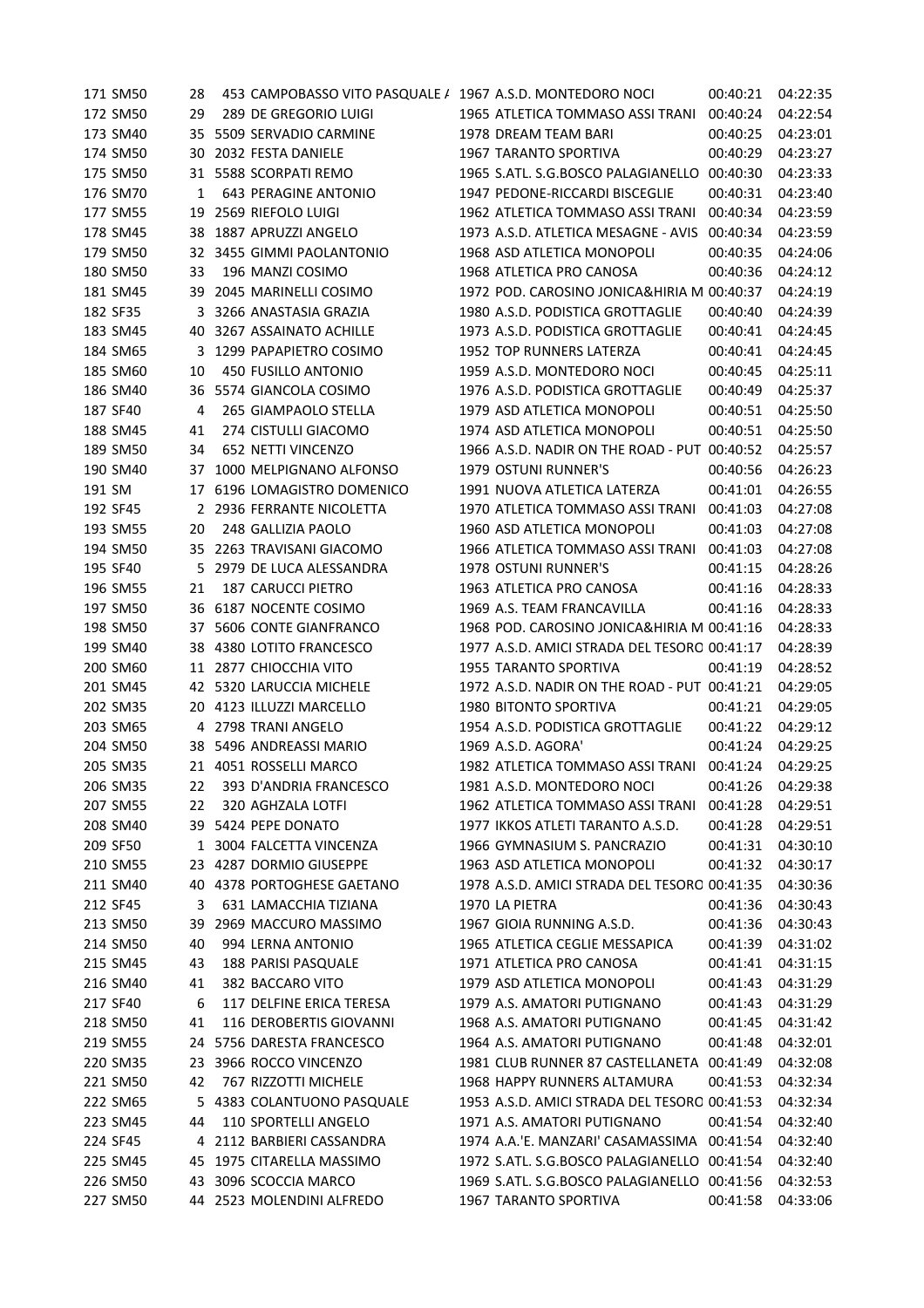|        | 228 SM55 |    | 25 3973 BATTISTA COSIMO                                         | 1964 TARANTO SPORTIVA                                                                      | 00:41:58 | 04:33:06 |
|--------|----------|----|-----------------------------------------------------------------|--------------------------------------------------------------------------------------------|----------|----------|
|        | 229 SM45 | 46 | 1429 PINTO LORENZO                                              | 1974 A.S. ATLETICA CASTELLANA                                                              | 00:41:59 | 04:33:13 |
|        | 230 SM50 | 45 | 719 CACCIOPPOLI PAOLO VINCENZO                                  | 1966 A.S.D. NADIR ON THE ROAD - PUT 00:42:00                                               |          | 04:33:19 |
|        | 231 SM65 | 6  | 1135 BRUNO FRANCO                                               | 1950 S.ATL. S.G.BOSCO PALAGIANELLO 00:42:00                                                |          | 04:33:19 |
| 232 SM |          | 18 | 96 POLIGNANO PATRIZIO                                           | 1988 A.S. AMATORI PUTIGNANO                                                                | 00:42:04 | 04:33:45 |
|        | 233 SM70 | 2  | 836 INDELLICATI VINCENZO                                        | 1946 GIOIA RUNNING A.S.D.                                                                  | 00:42:07 | 04:34:05 |
|        | 234 SM40 |    | 42 5014 GELAO ANTONIO                                           | 1979 A.S.D. AMICI STRADA DEL TESORO 00:42:08                                               |          | 04:34:11 |
|        | 235 SF50 | 2  | 475 RAMUNNO NICOLETTA                                           | 1969 A.S.D. MONTEDORO NOCI                                                                 | 00:42:09 | 04:34:18 |
|        | 236 SM40 | 43 | <b>1685 TACCOGNA VITO</b>                                       | 1975 RUNNING PEOPLE NOICATTARO                                                             | 00:42:11 | 04:34:31 |
|        | 237 SF45 | 5  | 676 SIMONE RITA                                                 | 1973 A.S.D. NADIR ON THE ROAD - PUT 00:42:12                                               |          | 04:34:37 |
|        | 238 SM60 | 12 | 5847 D'IPPOLITO VINCENZO                                        | 1959 A.S. MARATHON CLUB STATTE                                                             | 00:42:12 | 04:34:37 |
|        | 239 SM35 | 24 | 4701 SCATIGNA ANGELO                                            | 1980 A.S.D. OLIMPIA GROTTAGLIE                                                             | 00:42:13 | 04:34:44 |
|        | 240 SM50 | 46 | 709 SBIROLI VITO                                                | 1969 A.S.D. NADIR ON THE ROAD - PUT 00:42:14                                               |          | 04:34:50 |
|        | 241 SM40 | 44 | 193 SCOLLETTA MICHELE                                           | 1975 ATLETICA PRO CANOSA                                                                   | 00:42:16 | 04:35:03 |
|        | 242 SM35 | 25 | 136 DALENA DOMENICO                                             | 1981 A.S. AMATORI PUTIGNANO                                                                | 00:42:16 | 04:35:03 |
|        | 243 SM50 | 47 | 3232 BUCCOLIERI COSIMO                                          | 1969 ASD APULIATHLETICA                                                                    | 00:42:16 | 04:35:03 |
|        | 244 SM45 | 47 | 711 BOLOGNESE DAVIDE                                            | 1970 ASD ATLETICA MONOPOLI                                                                 | 00:42:18 | 04:35:16 |
|        | 245 SM50 | 48 | 316 DI TOMA DOMENICO                                            | 1967 ATLETICA TOMMASO ASSI TRANI                                                           | 00:42:18 | 04:35:16 |
|        | 246 SM40 | 45 | 887 SECONDO GIUSEPPE                                            | 1977 BITONTO SPORTIVA                                                                      | 00:42:19 | 04:35:23 |
|        | 247 SM45 | 48 | 1253 RICCI EMILIANO                                             | 1972 A.S.D. MARATHON MASSAFRA                                                              | 00:42:20 | 04:35:29 |
|        | 248 SM60 | 13 | 129 DELFINE FRANCESCO                                           | 1958 A.S. AMATORI PUTIGNANO                                                                | 00:42:20 | 04:35:29 |
|        | 249 SM50 | 49 | 3341 PERRINI VITO                                               | 1965 A.S.D. MARATHON MASSAFRA                                                              | 00:42:21 | 04:35:36 |
|        | 250 SM50 | 50 | 900 DIOLINI DIONIGI                                             | 1969 BITONTO SPORTIVA                                                                      | 00:42:22 | 04:35:42 |
|        | 251 SM50 | 51 | 891 GIAMPALMO FRANCESCO                                         | <b>1968 BITONTO SPORTIVA</b>                                                               | 00:42:26 | 04:36:08 |
|        | 252 SM40 | 46 | 6096 Corsi Martino                                              | 1978 RunCard                                                                               | 00:42:28 | 04:36:21 |
|        | 253 SM60 | 14 | 6165 SETTANNI GERARDO                                           | 1959 ASD MFR BRINDISI                                                                      | 00:42:29 | 04:36:28 |
|        | 254 SM55 | 26 | 4351 DE CESARE FELICE                                           | 1964 A.S.D. FREE RUNNERS MOLFETTA 00:42:32                                                 |          | 04:36:47 |
|        | 255 SM50 |    | 52 1127 POMELLA ANTONIO                                         | 1969 S.ATL. S.G.BOSCO PALAGIANELLO 00:42:34                                                |          | 04:37:00 |
|        | 256 SM50 | 53 | 5869 LOBARCO PASQUALE                                           | 1969 BODY ANGEL                                                                            | 00:42:36 | 04:37:13 |
|        | 257 SM45 | 49 | 5579 GRIMALDI FABIO                                             | 1970 CLUB RUNNER 87 CASTELLANETA 00:42:37                                                  |          | 04:37:20 |
|        | 258 SM60 | 15 | 3261 STELLA COSIMO                                              | 1959 A.S.D. PODISTICA GROTTAGLIE                                                           | 00:42:42 | 04:37:52 |
|        | 259 SM45 | 50 | 199 QUARTO NICOLA                                               | 1971 ATLETICA PRO CANOSA                                                                   | 00:42:46 | 04:38:18 |
|        | 260 SM60 | 16 | 3056 CALABRESE FRANCESCO                                        | 1957 OSTUNI RUNNER'S                                                                       | 00:42:49 | 04:38:38 |
|        | 261 SM35 |    | 26 5754 scatamacchia giuseppe                                   | 1983 RunCard                                                                               | 00:42:49 | 04:38:38 |
|        | 262 SM45 | 51 | 294 BASSI LEONARDO                                              | 1973 ATLETICA TOMMASO ASSI TRANI 00:42:54                                                  |          | 04:39:11 |
|        | 263 SM55 |    | 27 311 ALTIERI ANTONIO                                          | 1963 ATLETICA TOMMASO ASSI TRANI 00:42:54 04:39:11                                         |          |          |
|        | 264 SM50 |    | 54 1455 GENTILE VINCENZO MASSIMILIA 1968 A.S. AMATORI PUTIGNANO |                                                                                            | 00:42:58 | 04:39:37 |
|        | 265 SM35 |    | 27 3101 Devito Cosimo                                           | 1982 RunCard                                                                               | 00:43:03 | 04:40:09 |
|        | 266 SF45 | 6  | 276 VINCIGUERRA ANGELA                                          | 1970 ASD ATLETICA MONOPOLI                                                                 | 00:43:05 | 04:40:22 |
|        | 267 SM50 |    | 55 1507 TAVILLA DOMENICO                                        | 1967 G.S.P. III REGIONE AEREA BARI                                                         | 00:43:07 | 04:40:35 |
|        | 268 SM70 |    | 3 5975 GUIDO COSIMO                                             | 1949 A.S. ACTION RUNNING MONTERO 00:43:07                                                  |          | 04:40:35 |
|        | 269 SM50 |    | 56 3032 MAGRI DOMENICO                                          | 1969 A.S.D. ATLETICA MESAGNE - AVIS 00:43:09                                               |          | 04:40:48 |
| 270 SM |          | 19 | 2041 CASSANO ANTONIO                                            | 1988 POD. CAROSINO JONICA&HIRIA M 00:43:09                                                 |          | 04:40:48 |
|        | 271 SM45 |    | 52 3055 BRESCIA ANGELO                                          | 1971 OSTUNI RUNNER'S                                                                       | 00:43:10 | 04:40:55 |
|        | 272 SM55 | 28 | 134 NUDO GIUSEPPE                                               | 1961 A.S. AMATORI PUTIGNANO                                                                | 00:43:11 | 04:41:01 |
|        | 273 SM45 |    | 53 1151 GENTILE GIANLUCA                                        | 1973 S.ATL. S.G.BOSCO PALAGIANELLO 00:43:12                                                |          | 04:41:08 |
|        | 274 SM40 |    | 47 1269 VIPERA GIUSEPPE                                         | 1976 TARANTO SPORTIVA                                                                      | 00:43:13 | 04:41:14 |
|        | 275 SM50 |    | 57 6200 LOMBARDI DIEGO MARIO                                    | 1968 POD. CAROSINO JONICA&HIRIA M 00:43:15                                                 |          | 04:41:27 |
|        | 276 SM65 | 7  | 325 DEL VENTO VITO                                              | 1952 ATLETICA TOMMASO ASSI TRANI 00:43:17                                                  |          | 04:41:40 |
|        | 277 SM50 |    | 58 1281 CANCELLIERI ANTONINO                                    | 1969 TARANTO SPORTIVA                                                                      | 00:43:18 | 04:41:47 |
|        |          |    | 301 BOTTA VALENTINA                                             |                                                                                            |          |          |
|        | 278 SF50 | 3  | 190 DE CORATO GRAZIA                                            | 1965 ATLETICA TOMMASO ASSI TRANI 00:43:18<br>1961 ATLETICA PRO CANOSA                      |          | 04:41:47 |
|        | 279 SF55 | 1  |                                                                 |                                                                                            | 00:43:20 | 04:42:00 |
|        | 280 SM50 |    | 59 1483 FARFALLA MASSIMO ANTONIO                                | 1966 ATLETICA PRO CANOSA                                                                   | 00:43:22 | 04:42:13 |
|        | 281 SM55 | 29 | 1263 D'ELIA VINCENZO<br>3375 FRASCELLA COSIMO                   | 1963 A.S.D.FITNESS PODISTICA S.G.J. 00:43:24<br>1975 POD. CAROSINO JONICA&HIRIA M 00:43:27 |          | 04:42:26 |
|        | 282 SM40 | 48 |                                                                 |                                                                                            |          | 04:42:45 |
|        | 283 SM55 |    | 30 6188 CARAFA COSIMO                                           | 1960 GYMNASIUM S. PANCRAZIO                                                                | 00:43:30 | 04:43:05 |
| 284 SM |          | 20 |                                                                 | 684 MASTRANGELO LORENZO DOME 1986 A.S.D. NADIR ON THE ROAD - PUT 00:43:32                  |          | 04:43:18 |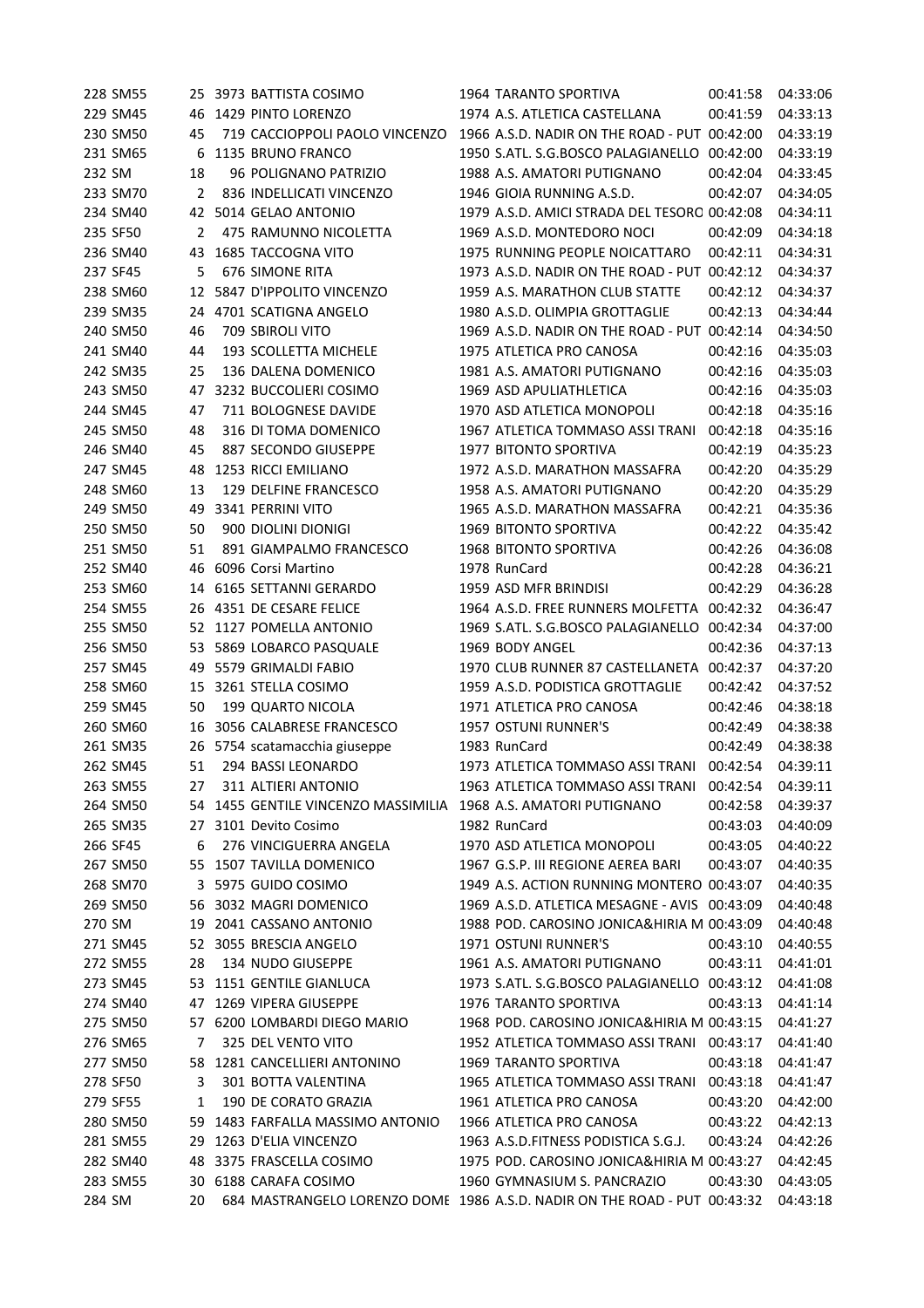|        | 285 SM60 |                | 17 1230 SALVI COSIMO ANTONIO                               | 1957 A.S.D. MARATHON MASSAFRA                | 00:43:33          | 04:43:24 |
|--------|----------|----------------|------------------------------------------------------------|----------------------------------------------|-------------------|----------|
|        | 286 SM50 |                | 60 1733 NICASTRI FRANCESCO                                 | 1969 GIOIA RUNNING A.S.D.                    | 00:43:35          | 04:43:37 |
|        | 287 SM50 |                | 61 2293 FEDELE PIETRO                                      | 1966 ATLETICA CITTA' BIANCA                  | 00:43:35          | 04:43:37 |
| 288 SM |          |                | 21 6198 MICERA LEONARDO                                    | 1989 ATLETICA GROTTAGLIE                     | 00:43:37          | 04:43:50 |
|        | 289 SM45 |                | 54 5243 PARRULLI FERDINANDO                                | 1974 A.S.D. AMICI STRADA DEL TESORO 00:43:38 |                   | 04:43:57 |
|        | 290 SM40 | 49             | 2266 Cerminara Giuseppe                                    | 1978 RunCard                                 | 00:43:38          | 04:43:57 |
|        | 291 SM45 |                | 55 2825 PASSARELLI PASQUALE                                | 1971 CLUB RUNNER 87 CASTELLANETA 00:43:39    |                   | 04:44:03 |
|        | 292 SM50 |                | 62 5649 MARRULLI CARLO                                     | 1969 ATLETICA TOMMASO ASSI TRANI             | 00:43:42          | 04:44:23 |
|        | 293 SM45 |                | 56 5740 chionna cosimo                                     | 1972 RunCard                                 | 00:43:45          | 04:44:42 |
|        | 294 SM40 | 50             | 744 GIANNULLI MASSIMO                                      | 1975 HAPPY RUNNERS ALTAMURA                  | 00:43:47          | 04:44:55 |
|        | 295 SF40 | 7              | 3091 BRITTANNICO ELVIRA                                    | 1975 A.S.D. PODISTICA GROTTAGLIE             | 00:43:48          | 04:45:02 |
|        | 296 SM55 |                | 31 2903 BUCCOLIERO REMIGIO VITTORIC 1961 ASD ATLETICA SAVA |                                              | 00:43:49          | 04:45:08 |
|        | 297 SM70 | 4              | 4916 LATERZA DOMENICO                                      | 1946 ATLETIC CLUB ALTAMURA                   | 00:43:50          | 04:45:15 |
|        | 298 SM50 | 63             | 1800 VALENTINO VINCENZO                                    | 1969 BITONTO SPORTIVA                        | 00:43:50          | 04:45:15 |
|        | 299 SM40 | 51             | 672 PUGLIESE ANGELO                                        | 1979 A.S.D. NADIR ON THE ROAD - PUT 00:43:52 |                   | 04:45:28 |
|        | 300 SM50 | 64             | 5322 PACE DANIELE                                          | 1968 A.S.D. NADIR ON THE ROAD - PUT 00:43:52 |                   | 04:45:28 |
|        | 301 SM50 | 65             | 3005 TONDO VITO                                            | 1966 GYMNASIUM S. PANCRAZIO                  | 00:43:53          | 04:45:34 |
|        | 302 SM45 |                | 57 2018 PIGNATELLI COSIMO                                  | 1970 A.S.D. MARATHON MASSAFRA                | 00:43:54          | 04:45:41 |
|        | 303 SF45 | 7              | 1315 CARRINO MADDALENA                                     | 1971 TEAM PIANETA SPORT MASSAFRA 00:43:57    |                   | 04:46:01 |
|        | 304 SM50 | 66             | 148 CAMPANELLA FRANCESCO                                   | 1966 A.S. AMATORI PUTIGNANO                  | 00:44:03          | 04:46:40 |
|        | 305 SM45 | 58             | 1242 PIZZARELLI VINCENZO                                   | 1974 A.S.D. MARATHON MASSAFRA                | 00:44:04          | 04:46:46 |
| 306 SM |          |                | 22 1563 PETRELLI NICOLA                                    | 1986 A.S.D. MONTEDORO NOCI                   | 00:44:05          | 04:46:53 |
|        | 307 SM40 |                | 52 5811 CAMASSA SERGIO                                     | 1977 A.S.D. ATLETICA MESAGNE - AVIS          |                   | 04:47:19 |
|        |          |                | 83 DELFINE DOMENICO                                        | 1981 A.S. AMATORI PUTIGNANO                  | 00:44:09          | 04:47:19 |
|        | 308 SM35 | 28             |                                                            |                                              | 00:44:09          |          |
| 309 SF |          | $\overline{2}$ | 603 PUMMER EMOKE CSILLA                                    | 1986 A.S.D. FREE RUNNERS MOLFETTA 00:44:10   |                   | 04:47:25 |
|        | 310 SM40 | 53             | 285 COLELLA VITO                                           | 1975 ASD ATLETICA MONOPOLI                   | 00:44:10          | 04:47:25 |
|        | 311 SM60 | 18             | 2136 BOCINA ANGELO MAURIZIO                                | 1959 A.S.D. ATLETICA MESAGNE - AVIS          | 00:44:11          | 04:47:32 |
|        | 312 SM60 | 19             | 6191 TERMITE MARIO                                         | 1958 A.S.D. ATLETICA MESAGNE - AVIS          | 00:44:12          | 04:47:38 |
|        | 313 SM35 | 29             | 6051 PANTALEO GIOVANNI                                     | 1983 POLISPORT CICLO CLUB FASANO             | 00:44:13          | 04:47:45 |
|        | 314 SF35 | 4              | 1864 LAPADULA PALMA                                        | 1982 POLISPORT CICLO CLUB FASANO             | 00:44:13          | 04:47:45 |
|        | 315 SM40 | 54             | 4971 SCIURTI ANDREA                                        | 1976 A.S.D. ATLETICA MESAGNE - AVIS          | 00:44:14          | 04:47:51 |
|        | 316 SM50 |                | 67 1985 DE CARLO ANGELO                                    | 1968 ATHLETIC TEAM PALAGIANO                 | 00:44:16          | 04:48:04 |
|        | 317 SF35 |                | 5 4727 CARRIERO MARIANTONIETTA                             | 1981 ATLETICA TOMMASO ASSI TRANI             | 00:44:17          | 04:48:11 |
|        | 318 SM45 |                | 59 6199 DE CAROLIS ANTONELLO                               | 1972 POD. CAROSINO JONICA&HIRIA M 00:44:18   |                   | 04:48:17 |
| 319 SF |          |                | 3 1001 PIGNATELLI DANIELA                                  | <b>1985 OSTUNI RUNNER'S</b>                  | 00:44:21          | 04:48:37 |
|        | 320 SM55 |                | 32 5584 MATERA VITO                                        | 1960 NUOVA ATLETICA LATERZA                  | 00:44:27 04:49:16 |          |
|        | 321 SM50 |                | 68 1218 SICILIANO CATALDO                                  | 1968 A.S.D. MARATHON MASSAFRA                | 00:44:28          | 04:49:22 |
|        | 322 SM55 |                | 33 1116 SCARATI MICHELE                                    | 1961 NUOVA ATLETICA LATERZA                  | 00:44:29          | 04:49:29 |
| 323 SM |          | 23             | 1971 CATINIELLO GIOVANNI                                   | 1994 NUOVA ATLETICA LATERZA                  | 00:44:29          | 04:49:29 |
|        | 324 SM70 | 5              | 432 PACE LUIGI GUGLIELMO                                   | 1949 A.S.D. MONTEDORO NOCI                   | 00:44:32          | 04:49:48 |
|        | 325 SM40 | 55             | 5269 D'ONGHIA GRAZIANO                                     | 1979 A.S.D. MONTEDORO NOCI                   | 00:44:32          | 04:49:48 |
|        | 326 SF45 | 8              | 3316 LA TORRE PAMELA                                       | 1973 IKKOS ATLETI TARANTO A.S.D.             | 00:44:34          | 04:50:01 |
|        | 327 SM40 | 56             | 1153 SPORTELLI MASSIMILIANO                                | 1976 S.ATL. S.G.BOSCO PALAGIANELLO 00:44:35  |                   | 04:50:08 |
|        | 328 SM55 | 34             | 1316 CROCICCHIO GIANFRANCO                                 | 1960 TEAM PIANETA SPORT MASSAFRA 00:44:35    |                   | 04:50:08 |
|        | 329 SM55 | 35             | 1466 NETTI FRANCESCO                                       | 1964 A.S. AMATORI PUTIGNANO                  | 00:44:36          | 04:50:14 |
|        | 330 SM60 | 20             | 4359 GUARINO MICHELE                                       | 1958 A.S.D. FREE RUNNERS MOLFETTA 00:44:36   |                   | 04:50:14 |
|        | 331 SM45 | 60             | 3393 ANCONA MASSIMO                                        | 1973 A.S.D. OLIMPIA GROTTAGLIE               | 00:44:37          | 04:50:21 |
|        | 332 SM50 | 69             | 5572 SANTORO GAETANO                                       | 1965 A.S.D. PODISTICA GROTTAGLIE             | 00:44:38          | 04:50:27 |
|        | 333 SM45 |                | 61 4387 PAPAGNA FILIPPO                                    | 1970 A.S.D. AMICI STRADA DEL TESORO 00:44:39 |                   | 04:50:34 |
|        | 334 SM50 | 70             | 98 LOSAVIO FRANCESCO PAOLO                                 | 1968 A.S. AMATORI PUTIGNANO                  | 00:44:40          | 04:50:40 |
|        | 335 SM45 |                | 62 3262 ASTREMO PAOLO                                      | 1973 A.S.D. PODISTICA GROTTAGLIE             | 00:44:40          | 04:50:40 |
|        | 336 SF35 | 6              | 514 PARADISO ALTOMARE                                      | 1982 A.MARATONETI ANDRIESI                   | 00:44:43          | 04:51:00 |
|        | 337 SM55 | 36             | 681 BITETTO COSIMO DAMIANO                                 | 1964 A.S.D. NADIR ON THE ROAD - PUT 00:44:44 |                   | 04:51:06 |
|        | 338 SM40 | 57             | 5081 PALUMBO FRANCESCO                                     | 1979 OSTUNI RUNNER'S                         | 00:44:49          | 04:51:39 |
|        | 339 SM50 |                | 71 2795 D'AMATO PIETRO                                     | 1969 A.S.D. PODISTICA GROTTAGLIE             | 00:44:52          | 04:51:58 |
|        | 340 SM60 |                | 21 1282 INDELICATI GIUSEPPE                                | <b>1958 TARANTO SPORTIVA</b>                 | 00:44:53          | 04:52:05 |
|        | 341 SM45 |                | 64 2273 Contestabile Angelo                                | 1972 RunCard                                 | 00:44:55          | 04:52:18 |
|        |          |                |                                                            |                                              |                   |          |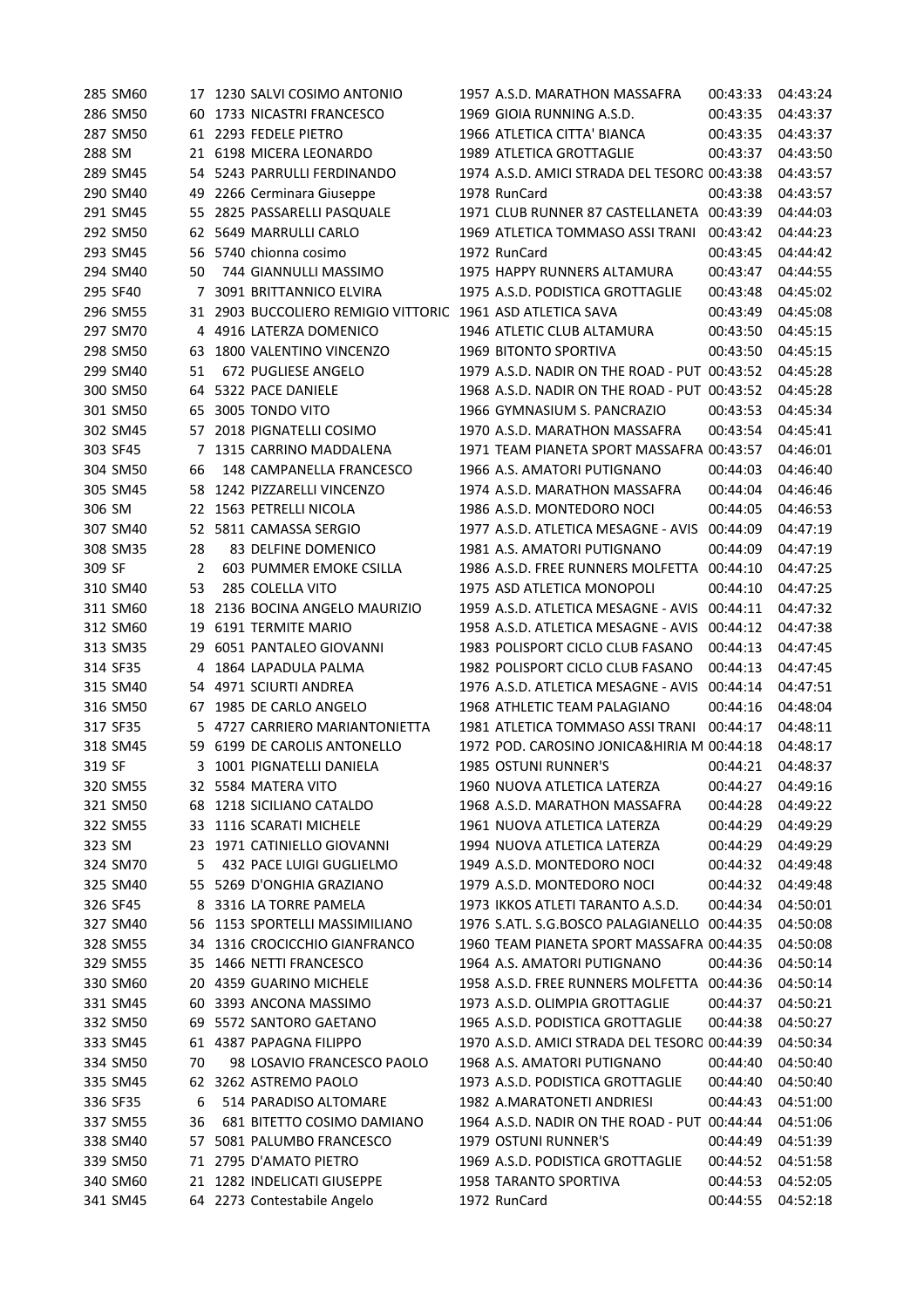|        | 342 SM45 |              | 63 6190 PACCIOLLA DAMIANO                               | 1970 A.S.D. ATLETICA MESAGNE - AVIS 00:44:55                |                      | 04:52:18             |
|--------|----------|--------------|---------------------------------------------------------|-------------------------------------------------------------|----------------------|----------------------|
|        | 343 SM50 |              | 72 2037 ZONNO ANGELO ANTONIO                            | <b>1968 TARANTO SPORTIVA</b>                                | 00:45:00             | 04:52:50             |
|        | 344 SM65 | 8            | 405 PETRONILLI PIETRO SANTE                             | 1951 A.S.D. MONTEDORO NOCI                                  | 00:45:03             | 04:53:10             |
|        | 345 SM55 |              | 37 1214 CHIEFA FRANCESCO                                | 1961 A.S.D. MARATHON MASSAFRA                               | 00:45:03             | 04:53:10             |
| 346 SM |          |              | 24 5342 SUMA ORONZO                                     | 1986 ATLETICA CEGLIE MESSAPICA                              | 00:45:05             | 04:53:23             |
|        | 347 SM50 |              | 73 4853 URBANI MARCELLO                                 | 1966 IKKOS ATLETI TARANTO A.S.D.                            | 00:45:05             | 04:53:23             |
|        | 348 SM55 | 38           | 118 TOTARO DONATO                                       | 1962 A.S. AMATORI PUTIGNANO                                 | 00:45:07             | 04:53:36             |
|        | 349 SM40 |              | 58 5871 BUCCI CIRO                                      | 1978 POD. CAROSINO JONICA&HIRIA M 00:45:08                  |                      | 04:53:43             |
|        | 350 SM45 | 65           | 5797 ANDRIULO GIUSEPPE                                  | 1970 A.S. TEAM FRANCAVILLA                                  | 00:45:08             | 04:53:43             |
|        | 351 SM45 | 66           | 281 GUCCIONE PIETRO                                     | 1971 ASD ATLETICA MONOPOLI                                  | 00:45:08             | 04:53:43             |
|        | 352 SM65 | 9            | 6177 DE GIRARDIS MODESTO                                | 1950 ASD ATLETICA MONOPOLI                                  | 00:45:08             | 04:53:43             |
|        | 353 SM60 |              | 22 5842 IANNUZZI ATTILIO                                | 1959 A.S PODISTICA TARAS                                    | 00:45:09             | 04:53:49             |
|        | 354 SM50 |              | 74 3264 CALIANDRO PIETRO                                | 1965 A.S.D. PODISTICA GROTTAGLIE                            | 00:45:10             | 04:53:56             |
|        | 355 SM65 | 10           | 431 SANTORO GENNARO                                     | 1951 A.S.D. MONTEDORO NOCI                                  | 00:45:12             | 04:54:09             |
|        | 356 SM45 | 67           | 6175 FUMAROLA CARMELO                                   | 1974 LA PALESTRA ASD-MARTINA FRAN 00:45:13                  |                      | 04:54:15             |
|        | 357 SM35 | 30           | 3349 GRASSI ANTONIO                                     | 1980 A.S.D.FITNESS PODISTICA S.G.J.                         | 00:45:18             | 04:54:48             |
|        | 358 SM65 |              | 11 5884 PINTUS GIUSEPPE                                 | 1953 A.S.D.FITNESS PODISTICA S.G.J.                         | 00:45:19             | 04:54:54             |
|        | 359 SM45 | 68           | 467 LORENZINI EMANUELE                                  | 1971 A.S.D. MONTEDORO NOCI                                  | 00:45:24             | 04:55:27             |
|        | 360 SM55 | 39           | 1219 MASTRONUZZI GIROLAMO                               | 1964 A.S.D. MARATHON MASSAFRA                               | 00:45:30             | 04:56:06             |
|        | 361 SM45 | 69           | 3138 Iammarino Armando                                  | 1971 RunCard                                                | 00:45:30             | 04:56:06             |
|        | 362 SM60 |              | 23 3992 CANDITA COSIMO                                  | 1959 A.S. TEAM FRANCAVILLA                                  | 00:45:34             | 04:56:32             |
| 363 SF |          |              | 4 1908 SEMERARO LUCIA                                   | 1988 OSTUNI RUNNER'S                                        | 00:45:36             | 04:56:45             |
|        | 364 SM45 | 70           | 1907 MENGA MARIO                                        | 1972 OSTUNI RUNNER'S                                        | 00:45:37             | 04:56:51             |
|        | 365 SM55 | 40           | 4293 D'ABBICCO DONATO                                   | 1963 DREAM TEAM BARI                                        | 00:45:38             | 04:56:58             |
|        | 366 SM50 | 75           | 1334 SEMERARO VITANTONIO                                | 1965 MARTINA FRANCA RUNNING A.S.I 00:45:38                  |                      | 04:56:58             |
| 367 SM |          | 25           | 6015 LEANZA SALVATORE                                   | 1986 A.S.D. FREE RUNNERS MOLFETTA 00:45:39                  |                      | 04:57:04             |
|        | 368 SM60 | 24           | 2058 BASILE FRANCESCO                                   | 1957 MARTINA FRANCA RUNNING A.S.I 00:45:39                  |                      | 04:57:04             |
|        | 369 SM35 | 31           | 591 MILONE MASSIMO                                      | 1982 A.S.D. FREE RUNNERS MOLFETTA 00:45:39                  |                      | 04:57:04             |
|        | 370 SM40 | 59           | 3114 DELFINI CASAVOLA MICHELE                           | 1979 MARTINA FRANCA RUNNING A.S.I 00:45:39                  |                      | 04:57:04             |
|        | 371 SM55 | 41           | 2295 MORO DOMENICO                                      | 1964 ATLETICA CITTA' BIANCA                                 | 00:45:40             | 04:57:11             |
| 372 SM |          | 26           | 1008 CAVALLO FRANCESCO                                  | 1988 OSTUNI RUNNER'S                                        | 00:45:43             | 04:57:30             |
|        | 373 SM55 | 42           | 999 CAVALLO ARMANDO                                     | 1961 OSTUNI RUNNER'S                                        | 00:45:44             | 04:57:37             |
|        | 374 SF45 | 9            | <b>1256 CHIARADIA TUNDRA</b>                            | 1974 A.S.D. MARATHON MASSAFRA                               | 00:45:45             | 04:57:43             |
|        | 375 SM50 |              | 76 1213 MORRONE ANTONIO                                 | 1969 A.S.D. MARATHON MASSAFRA                               | 00:45:49             | 04:58:09             |
|        | 376 SM50 |              | 77 1651 TOMASICCHIO GAETANO                             | 1968 A.S.D. FREE RUNNERS MOLFETTA 00:45:50                  |                      | 04:58:16             |
|        | 377 SM55 | 43           | 717 ELEFANTE MARIO                                      | 1962 A.S.D. NADIR ON THE ROAD - PUT 00:45:52                |                      | 04:58:29             |
|        | 378 SM40 |              | 60 1524 ZAZZERA ANDREA                                  | 1979 ASD ATLETICA MONOPOLI                                  | 00:45:54             | 04:58:42             |
|        | 379 SM40 |              | 61 5723 NINNI CATALDO                                   | 1975 S.ATL. S.G.BOSCO PALAGIANELLO 00:45:55                 |                      | 04:58:48             |
|        | 380 AM   | $\mathbf{1}$ | 5600 GENTILE NICHOLAS                                   | 2003 A.S.D. MARATHON MASSAFRA                               | 00:45:57             | 04:59:01             |
|        | 381 SM40 | 62           | 2044 LEZZA VINCENZO                                     | 1977 POD. CAROSINO JONICA&HIRIA M 00:45:58                  |                      | 04:59:08             |
|        | 382 SM35 |              | 32 1267 PALUMMIERI ALESSIO                              | 1984 IKKOS ATLETI TARANTO A.S.D.                            | 00:46:00             | 04:59:21             |
|        | 383 SM40 | 63           | 5732 COMETA DOMENICO                                    | 1979 IKKOS ATLETI TARANTO A.S.D.                            | 00:46:00             | 04:59:21             |
|        | 384 SM50 |              | 78 3935 LOCOCCIOLO ANTONIO                              | <b>1967 OSTUNI RUNNER'S</b>                                 | 00:46:04             | 04:59:47             |
|        | 385 SM50 | 79           | 4008 MARINELLI CIRO                                     | 1965 A.S.D. PODISTICA GROTTAGLIE                            | 00:46:05             | 04:59:53             |
|        | 386 SM40 |              | 64 5799 CAVALLO NICOLA                                  | 1977 A.S. TEAM FRANCAVILLA                                  | 00:46:06             | 05:00:00             |
| 387 SF |          | 5            | 530 DE TOMMASO MARIANTONIETT 1987 A.S. DOF AMATORI TURI |                                                             | 00:46:08             | 05:00:13             |
|        | 388 SM40 |              | 65 5528 VIOLANTE GIACOMO                                | 1979 RUNNERS BITETTO A.S.D.                                 | 00:46:09             | 05:00:20             |
|        | 389 SF50 | 4            | 203 D'AMBRA ROSANNA                                     | 1969 ATLETICA PRO CANOSA                                    | 00:46:10             | 05:00:26             |
|        | 390 SM35 | 33           | 1236 NATUZZI FRANCESCO                                  | 1983 A.S.D. MARATHON MASSAFRA                               | 00:46:10             | 05:00:26             |
|        | 391 SM40 |              | 66 4140 PANSINI PASQUALE                                | 1978 A.S.D. FREE RUNNERS MOLFETTA                           | 00:46:11             | 05:00:33             |
|        | 392 SM45 | 71           | 441 ANNESE PASQUALE<br>3339 PICCOLO MARIA ROSARIA       | 1970 A.S.D. MONTEDORO NOCI<br>1974 A.S.D. MARATHON MASSAFRA | 00:46:12             | 05:00:39             |
| 394 SM | 393 SF45 | 10           | 1237 SARDARO MARIO                                      | 1987 A.S.D. MARATHON MASSAFRA                               | 00:46:13<br>00:46:13 | 05:00:46<br>05:00:46 |
|        | 395 SM50 | 27<br>80     | 2778 DI BARI VITO                                       | 1968 POLISPORT CICLO CLUB FASANO                            | 00:46:14             | 05:00:52             |
|        | 396 SM60 | 25           | 895 PAGONE FRANCESCO                                    | <b>1958 BITONTO SPORTIVA</b>                                | 00:46:15             | 05:00:59             |
|        | 397 SF50 | 5            | 1067 PAVONE MARIA DOMENICA                              | 1965 CLUB RUNNER 87 CASTELLANETA                            | 00:46:17             | 05:01:12             |
|        | 398 SM60 | 26           | 143 DE LUCA PASQUALE                                    | 1957 A.S. AMATORI PUTIGNANO                                 | 00:46:20             | 05:01:31             |
|        |          |              |                                                         |                                                             |                      |                      |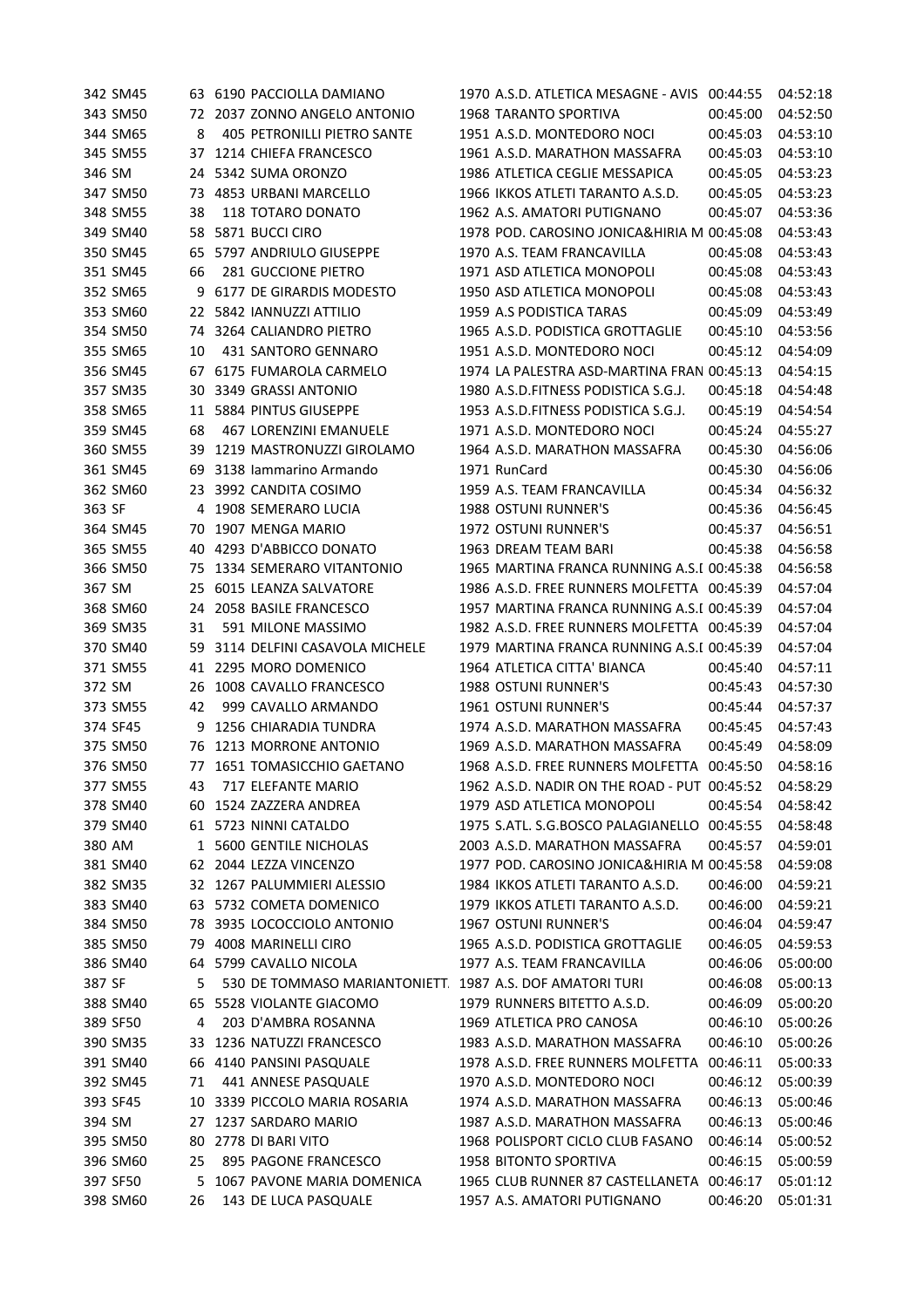|        | 399 SM55 | 44 | 696 LARICCHIUTA NICOLA            | 1961 A.S.D. NADIR ON THE ROAD - PUT 00:46:22 |                   | 05:01:44 |
|--------|----------|----|-----------------------------------|----------------------------------------------|-------------------|----------|
|        | 400 SF60 |    | 1 5425 CAMASSA ALESSANDRA         | 1955 GPDM LECCE                              | 00:46:25          | 05:02:04 |
|        | 401 SM45 |    | 72 6181 SCIALPI MARCO             | 1970 A.S.D. TRIATHLON TARANTO                | 00:46:25          | 05:02:04 |
|        | 402 SM35 |    | 34 3838 FILOGRANO DIEGO           | 1980 A.S.D. AMICI STRADA DEL TESORO 00:46:31 |                   | 05:02:43 |
|        | 403 SF55 |    | 2 5250 MENOLASCINA ROSA           | 1961 A.S.D. AMICI STRADA DEL TESORO 00:46:31 |                   | 05:02:43 |
|        | 404 SM40 |    | 67 5249 AMATO MICHELE             | 1978 A.S.D. AMICI STRADA DEL TESORO 00:46:34 |                   | 05:03:02 |
|        | 405 SF45 |    | 11 2953 RENNA DEBORA              | 1974 ASD ATLETICA MONOPOLI                   | 00:46:37          | 05:03:22 |
|        | 406 SM70 | 6  | 1515 BRESCIA MICHELE              | 1947 ASD ATLETICA MONOPOLI                   | 00:46:38          | 05:03:28 |
|        | 407 SF55 | 3  | 1451 DELFINE ELISABETTA           | 1964 A.S. AMATORI PUTIGNANO                  | 00:46:41          | 05:03:48 |
|        | 408 SM50 | 81 | 595 VISAGGI NICOLO'               | 1965 A.S.D. FREE RUNNERS MOLFETTA 00:46:42   |                   | 05:03:54 |
|        | 409 SF45 |    | 12 6186 GENTILE RAFFAELLA         | 1971 UNIONE SPORTIVA ZOLA A.S.D.             | 00:46:42          | 05:03:54 |
|        | 410 SM55 | 45 | 1645 REGINA FRANCESCO             | 1960 A.S.D. FREE RUNNERS MOLFETTA            | 00:46:48          | 05:04:33 |
|        | 411 SM50 | 82 | 1132 CARICATO ANGELO              | 1965 S.ATL. S.G.BOSCO PALAGIANELLO           | 00:46:54          | 05:05:12 |
|        | 412 SM60 | 27 | 133 LIPPOLIS GIUSEPPE             | 1956 A.S. AMATORI PUTIGNANO                  | 00:46:56          | 05:05:25 |
| 413 SF |          | 6  | 5265 CONSERVA VIVIANA             | 1985 ASD ATLETICA MONOPOLI                   | 00:46:58          | 05:05:38 |
|        | 414 SM40 | 68 | 2878 LUPO CARMELO                 | 1976 TARANTO SPORTIVA                        | 00:47:01          | 05:05:58 |
|        | 415 SM45 | 73 | 5739 andriulo giuseppe            | 1974 RunCard                                 | 00:47:03          | 05:06:11 |
|        | 416 SM70 | 7  | 259 AVERSA ANTONIO                | 1948 ASD ATLETICA MONOPOLI                   | 00:47:04          | 05:06:17 |
|        | 417 SM60 | 28 | 306 CASTRO ROBERTO                | 1958 ATLETICA TOMMASO ASSI TRANI             | 00:47:06          | 05:06:30 |
|        | 418 SM65 |    | 12 6180 RUSSO ANGELO              | 1952 CLUB RUNNER 87 CASTELLANETA 00:47:10    |                   | 05:06:56 |
|        | 419 SM50 | 83 | 1368 LAMANNA ROCCO ANTONIO        | 1967 GIOIA RUNNING A.S.D.                    | 00:47:11          | 05:07:03 |
|        | 420 SM65 |    | 13 2769 LAROVERE DOMENICO         | 1953 BITONTO SPORTIVA                        | 00:47:11          | 05:07:03 |
|        | 421 SM45 |    | 74 3567 SILIBERTO FRANCESCO       | 1971 A.S.D. PODISTICA GROTTAGLIE             | 00:47:12          | 05:07:10 |
|        | 422 SM60 | 29 | 596 GERVASIO SERGIO EDMONDO       | 1955 A.S.D. FREE RUNNERS MOLFETTA 00:47:14   |                   | 05:07:23 |
|        | 423 SM60 | 30 | 5813 ZOCCO GIANFRANCO             | 1957 A.S.D. ATLETICA MESAGNE - AVIS 00:47:15 |                   | 05:07:29 |
|        | 424 SF35 | 7  | 2257 SONNANTE FABIANA             | 1982 CRISPIANO MARATHON CLUB ONI 00:47:16    |                   | 05:07:36 |
|        | 425 SM50 |    | 84 6077 MIANULLI GIUSEPPE         | 1965 S.ATL. S.G.BOSCO PALAGIANELLO 00:47:23  |                   | 05:08:21 |
|        | 426 SM45 | 75 | 5589 CASTRONOVI VINCENZO          | 1970 S.ATL. S.G.BOSCO PALAGIANELLO 00:47:26  |                   | 05:08:41 |
|        | 427 SM55 | 46 | 2039 BENVENUTO CATALDO            | 1961 POD. CAROSINO JONICA&HIRIA M 00:47:27   |                   | 05:08:47 |
|        | 428 SM35 | 35 | 2797 PATRONELLI GAETANO           | 1980 A.S.D. PODISTICA GROTTAGLIE             | 00:47:28          | 05:08:54 |
|        | 429 SM45 | 76 | 1141 CASTRONOVI FRANCESCO         | 1970 S.ATL. S.G.BOSCO PALAGIANELLO 00:47:28  |                   | 05:08:54 |
|        | 430 SF60 |    | 2 1051 ANNICCHIARICO LUCIA        | 1959 A.S.D. PODISTICA GROTTAGLIE             | 00:47:28          | 05:08:54 |
|        | 431 SM40 | 69 | 1055 BLASI CARLO                  | 1977 A.S.D. PODISTICA GROTTAGLIE             | 00:47:28          | 05:08:54 |
|        | 432 SM50 |    | 85 6182 NAPOLITANO GIANCARLO      | 1969 ATLETICA TALSANO                        | 00:47:31          | 05:09:13 |
|        | 433 SM65 |    | 14 2134 RISOLO DONATO             | 1950 GYMNASIUM S. PANCRAZIO                  | 00:47:38          | 05:09:59 |
|        | 434 SM60 |    | 31 445 DE GRAZIA GIOVANNI         | 1956 A.S.D. MONTEDORO NOCI                   | 00:47:39 05:10:05 |          |
| 435 SM |          |    | 28 5872 ANASTASIA MICHELE         | 1986 A.S.D. OLIMPIA GROTTAGLIE               | 00:47:39          | 05:10:05 |
|        | 436 SM50 |    | 86 3351 DIGIOVANNI ANGELO MICHELE | 1965 A.S.D.FITNESS PODISTICA S.G.J.          | 00:47:39          | 05:10:05 |
|        | 437 SF45 | 13 | 1274 ARGESE PATRIZIA              | 1972 TARANTO SPORTIVA                        | 00:47:39          | 05:10:05 |
|        | 438 SM45 | 77 | 1275 STAGNI GIUSEPPE              | 1972 TARANTO SPORTIVA                        | 00:47:40          | 05:10:12 |
|        | 439 SM60 | 32 | 1232 PALMISANO MARINO             | 1956 A.S.D. MARATHON MASSAFRA                | 00:47:41          | 05:10:18 |
|        | 440 SM65 | 15 | 973 USTRA COSIMO                  | 1954 ATLETICA CITTA' BIANCA                  | 00:47:42          | 05:10:25 |
|        | 441 SM45 | 78 | 5330 LACASSIA FRANCESCO           | 1974 BITONTO SPORTIVA                        | 00:47:44          | 05:10:38 |
|        | 442 SM60 | 33 | <b>114 SPORTELLI VITO</b>         | 1957 A.S. AMATORI PUTIGNANO                  | 00:47:45          | 05:10:44 |
| 443 SM |          | 29 | 1906 GIANNOTTI ANGELO             | 1990 OSTUNI RUNNER'S                         | 00:47:48          | 05:11:04 |
|        | 444 SM50 | 87 | 1007 SANTORO PIERANGELO           | 1967 OSTUNI RUNNER'S                         | 00:47:50          | 05:11:17 |
|        | 445 SM40 |    | 70 5412 EPIFANI SALVATORE         | 1975 CLUB RUNNER 87 CASTELLANETA 00:47:51    |                   | 05:11:23 |
|        | 446 SM70 | 8  | 3964 CORIGLIONE MARIO             | 1945 CLUB RUNNER 87 CASTELLANETA 00:47:52    |                   | 05:11:30 |
|        | 447 SM45 | 79 | 5731 FERRANTE GIANFRANCO          | 1974 MARTINA FRANCA RUNNING A.S.I 00:47:53   |                   | 05:11:36 |
|        | 448 SM45 | 80 | 2796 MANIGRASSO COSIMO            | 1972 A.S.D. PODISTICA GROTTAGLIE             | 00:47:54          | 05:11:43 |
|        | 449 SF45 | 14 | 5571 QUARANTA EUFEMIA             | 1974 A.S.D. PODISTICA GROTTAGLIE             | 00:47:54          | 05:11:43 |
|        | 450 SM45 | 81 | 5620 QUARANTA DOMENICO            | 1971 A.S.D.FITNESS PODISTICA S.G.J.          | 00:47:55          | 05:11:49 |
|        | 451 SM45 |    | 82 5875 TAMBURRANO GIOVANNI       | 1973 A.S.D. OLIMPIA GROTTAGLIE               | 00:47:57          | 05:12:02 |
|        | 452 SM50 | 88 | 1012 SPECCHIA PIETRO ANTONIO      | 1967 OSTUNI RUNNER'S                         | 00:48:04          | 05:12:48 |
|        | 453 SM50 | 89 | 1149 NOTARANGELO CLAUDIO          | 1968 S.ATL. S.G.BOSCO PALAGIANELLO 00:48:05  |                   | 05:12:54 |
|        | 454 SM50 | 90 | 5644 ZUCCARO PAOLO                | 1965 ATLETICA PRO CANOSA                     | 00:48:05          | 05:12:54 |
|        | 455 SF40 |    | 8 2545 TERRONE ROSA               | 1976 ATLETICA PRO CANOSA                     | 00:48:06          | 05:13:01 |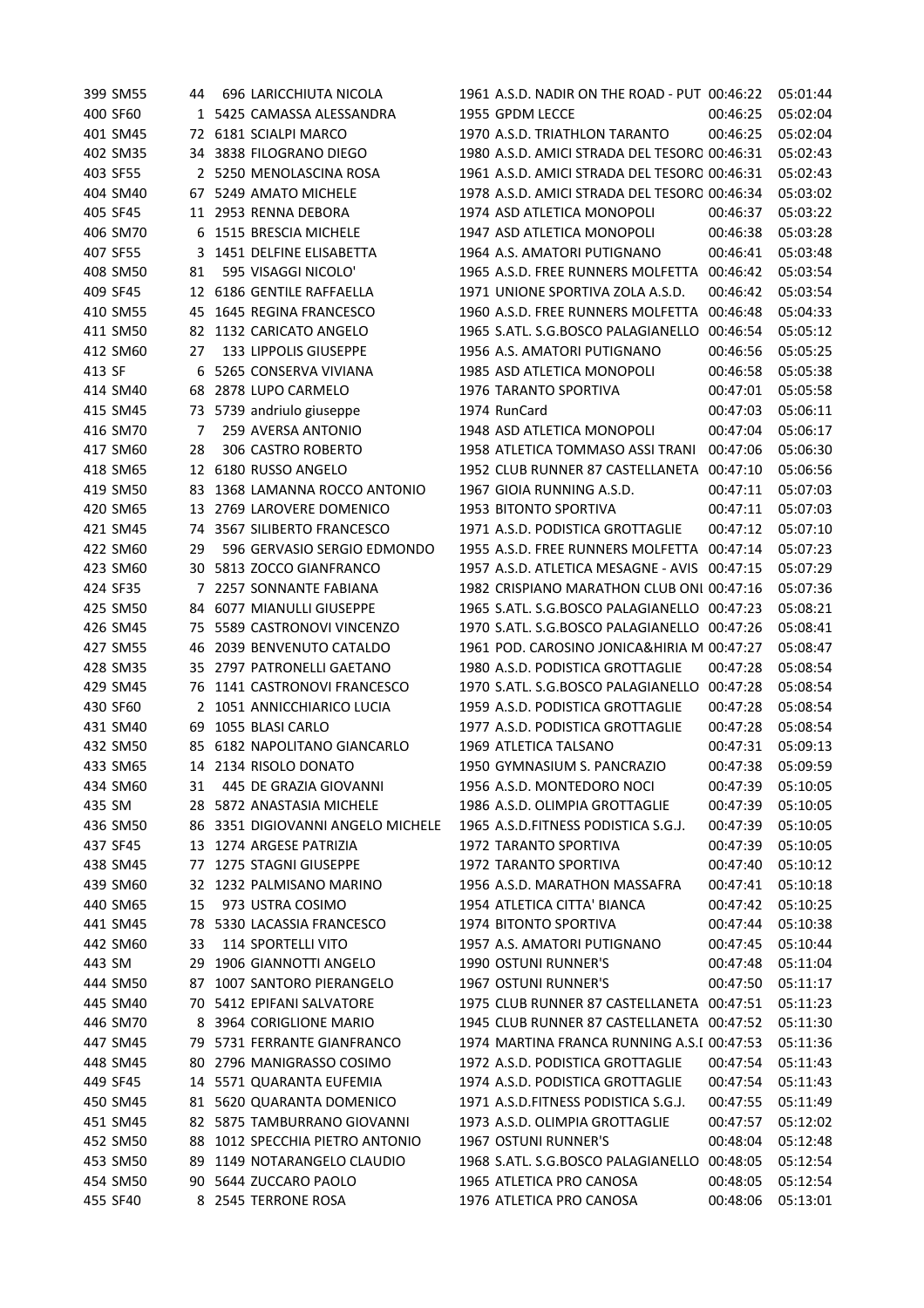|        | 456 SF45             |     | 15 3210 LONOCE LUCIA                                      | 1973 A.S. TEAM FRANCAVILLA                                             | 00:48:11 | 05:13:33 |
|--------|----------------------|-----|-----------------------------------------------------------|------------------------------------------------------------------------|----------|----------|
|        | 457 SF45             |     | 16 3327 PASSERI EUFEMIA                                   | 1974 S.ATL. S.G.BOSCO PALAGIANELLO 00:48:15                            |          | 05:13:59 |
| 458 SM |                      |     | 30 6076 CAFORIO DAVIDE                                    | 1996 S.ATL. S.G.BOSCO PALAGIANELLO 00:48:18                            |          | 05:14:19 |
|        | 459 SM50             |     | 91 1973 BALESTRA AUGUSTO                                  | 1967 S.ATL. S.G.BOSCO PALAGIANELLO 00:48:21                            |          | 05:14:39 |
|        | 460 SM50             | 92  | 661 MORELLI MASSIMILIANO                                  | 1969 A.S.D. NADIR ON THE ROAD - PUT 00:48:21                           |          | 05:14:39 |
|        | 461 SM45             | 83  | 1248 LOCOROTONDO PIETRO                                   | 1973 A.S.D. MARATHON MASSAFRA                                          | 00:48:24 | 05:14:58 |
|        | 462 SM35             |     | 36 5643 LOZITO NICOLA                                     | 1982 A.S.D. AMICI STRADA DEL TESORO 00:48:26                           |          | 05:15:11 |
|        | 463 SM40             |     | 71 3058 PIGNATELLI ANTONIO                                | 1976 OSTUNI RUNNER'S                                                   | 00:48:30 | 05:15:37 |
| 464 SM |                      |     | 31 5752 Ricci Orazio                                      | 1987 RunCard                                                           | 00:48:32 | 05:15:50 |
|        | 465 SF35             | 8   | 718 LIUZZI ANNUNZIATA                                     | 1981 A.S.D. NADIR ON THE ROAD - PUT 00:48:33                           |          | 05:15:57 |
|        | 466 SM45             | 84  | 682 MEZZAPESA NICOLA                                      | 1974 A.S.D. NADIR ON THE ROAD - PUT 00:48:33                           |          | 05:15:57 |
|        | 467 SM55             | 47  | 5573 DE GIORGIO CIRO                                      | 1960 A.S.D. PODISTICA GROTTAGLIE                                       | 00:48:33 | 05:15:57 |
|        | 468 SM60             | 34  | 707 CAMPANELLA PIETRO                                     | 1956 A.S.D. NADIR ON THE ROAD - PUT 00:48:35                           |          | 05:16:10 |
|        | 469 SM50             | 93  | 5576 CARMIGNANO FRANCESCO                                 | 1966 A.S PODISTICA TARAS                                               | 00:48:36 | 05:16:16 |
|        | 470 SM40             | 72  | 5729 PETRICCIUOLO RAFFAELE                                | 1976 POD. CAROSINO JONICA&HIRIA M 00:48:37                             |          | 05:16:23 |
|        | 471 SF55             | 4   | 760 OSTUNI ANGELA                                         | 1964 HAPPY RUNNERS ALTAMURA                                            | 00:48:38 | 05:16:29 |
|        | 472 SM50             | 94  | 6073 BROMO ORONZO                                         | 1969 A.S.D. PODISTICA GROTTAGLIE                                       | 00:48:40 | 05:16:42 |
|        | 473 SM60             | 35  | 1711 SIMONE ROCCO                                         | 1959 HAPPY RUNNERS ALTAMURA                                            | 00:48:40 | 05:16:42 |
|        | 474 SM45             | 85  | 388 LOPERFIDO MARIANO FRANCES( 1973 A.S.D. MONTEDORO NOCI |                                                                        | 00:48:44 | 05:17:08 |
|        | 475 SM50             | 95  | 95 VINELLA GIUSEPPE                                       | 1969 A.S. AMATORI PUTIGNANO                                            | 00:48:54 | 05:18:13 |
|        | 476 SM45             | 86  | 5854 BAGORDO COSIMO                                       | 1970 ASD POD. FAGGIANO V.P. SERVICE 00:48:56                           |          | 05:18:26 |
|        | 477 SM40             |     | 73 5737 andriulo amleto                                   | 1975 RunCard                                                           | 00:48:58 | 05:18:39 |
|        | 478 SM50             | 96  | 1842 ROMA FRANCESCO                                       | 1968 A.S. ATLETICA LATIANO                                             | 00:49:00 | 05:18:52 |
|        | 479 SM60             | 36  | 529 DE TOMMASO RAFFAELE                                   | 1959 A.S. DOF AMATORI TURI                                             | 00:49:02 | 05:19:05 |
|        | 480 SM40             |     | 74 3040 CACCIATORE MASSIMILIANO                           | 1977 A.S.D. ATLETICA MESAGNE - AVIS                                    | 00:49:05 | 05:19:25 |
|        | 481 SF60             | 3   | 191 MERCO NICOLETTA                                       | 1958 ATLETICA PRO CANOSA                                               | 00:49:06 | 05:19:31 |
|        | 482 SM50             | 97  | 1933 BATTAFARANO GIUSEPPE                                 | 1965 NOVA SIRI MARATHON                                                | 00:49:07 | 05:19:38 |
|        | 483 SM40             | 75  | 5646 MACINA RAFFAELE                                      | 1979 ASD ATLETICA MONOPOLI                                             | 00:49:09 | 05:19:51 |
|        | 484 SF55             | 5.  | 3985 BALDASSARRE SILVIA                                   | 1964 ATLETICA TOMMASO ASSI TRANI                                       | 00:49:11 | 05:20:04 |
|        | 485 SM75             | 1   | 838 RONCO GIOVANNI                                        | 1942 GIOIA RUNNING A.S.D.                                              | 00:49:12 | 05:20:10 |
|        | 486 SM50             | 98  | 4324 RAGUSO FRANCESCO PAOLO                               | 1966 G.S. PAOLOTTI - ATL MARTINA                                       | 00:49:16 | 05:20:36 |
|        | 487 SM65             | 16  | 104 PICCIRILLI STEFANO                                    | 1951 A.S. AMATORI PUTIGNANO                                            | 00:49:19 | 05:20:56 |
|        | 488 SF55             | 6   | 2034 MARINO' MARIA                                        | 1964 TARANTO SPORTIVA                                                  | 00:49:21 | 05:21:09 |
|        | 489 SM35             |     | 37 1123 CATUCCI ALESSIO                                   | 1984 NUOVA ATLETICA LATERZA                                            | 00:49:22 | 05:21:15 |
|        | 490 SM45             |     | 87 4376 SCAGLIOSO CARLO                                   | 1971 A.S.D. AMICI STRADA DEL TESORO 00:49:26                           |          | 05:21:42 |
| 491 SF |                      |     | 7 5245 SAVINO LUCIANA                                     | 1986 A.S.D. AMICI STRADA DEL TESORO 00:49:26                           |          | 05:21:42 |
|        | 492 SF50             |     | 5246 BORRICELLI MARIA DELIA                               | 1966 A.S.D. AMICI STRADA DEL TESORO 00:49:28                           |          | 05:21:55 |
|        |                      |     | 6031 DE TULLIO RICCIOTTI                                  |                                                                        |          |          |
|        | 493 SM60<br>494 SM55 | 37  | <b>692 PERRONE GIUSEPPE</b>                               | 1955 BIO AMBRA NEW AGE<br>1963 A.S.D. NADIR ON THE ROAD - PUT 00:49:33 | 00:49:31 | 05:22:14 |
|        |                      | 48  | 779 DE LUCA ANGELO                                        |                                                                        |          | 05:22:27 |
|        | 495 SM35             | 38  | 701 FLORENZIO GIUSEPPE                                    | 1981 DREAM TEAM BARI                                                   | 00:49:33 | 05:22:27 |
|        | 496 SM50             | 99  |                                                           | 1969 A.S.D. NADIR ON THE ROAD - PUT 00:49:36                           |          | 05:22:47 |
|        | 497 SM50             | 100 | 178 ZACCARO SABINO                                        | 1965 ATLETICA PRO CANOSA                                               | 00:49:37 | 05:22:53 |
|        | 498 SF40             | 9   | 2800 MANIGRASSO MARIANNA                                  | 1978 A.S.D. PODISTICA GROTTAGLIE                                       | 00:49:38 | 05:23:00 |
|        | 499 SM55             | 49  | 2030 DE ROSA PATRIZIO                                     | <b>1963 TARANTO SPORTIVA</b>                                           | 00:49:42 | 05:23:26 |
|        | 500 SM55             |     | 50 4179 GRANIER MARIO ANGELO                              | 1960 BITONTO SPORTIVA                                                  | 00:49:43 | 05:23:32 |
|        | 501 SM40             |     | 76 2019 MASTROVITO FRANCESCO                              | 1976 LA PALESTRA ASD-MARTINA FRAN 00:49:44                             |          | 05:23:39 |
|        | 502 SM50             |     | 101 2852 ROBERTO VITO                                     | 1969 CRISPIANO MARATHON CLUB ONI 00:49:51                              |          | 05:24:24 |
|        | 503 SM45             |     | 88 5612 LALINGA DOMENICO                                  | 1972 MARTINA FRANCA RUNNING A.S.I 00:49:53                             |          | 05:24:37 |
|        | 504 SF55             | 7   | 1064 DANZA GRAZIA                                         | 1963 CLUB RUNNER 87 CASTELLANETA 00:49:53                              |          | 05:24:37 |
|        | 505 SM45             | 89  | 1075 MARTEMUCCI STEFANO                                   | 1972 CLUB RUNNER 87 CASTELLANETA 00:49:54                              |          | 05:24:44 |
|        | 506 SM60             | 38  | 482 L'ABATE POMPEO                                        | 1956 ASD ATLETICA MONOPOLI                                             | 00:49:55 | 05:24:50 |
|        | 507 SM65             | 17  | 1246 LIPPOLIS VITO                                        | 1954 A.S.D. MARATHON MASSAFRA                                          | 00:49:56 | 05:24:57 |
|        | 508 SM45             | 90  | 2835 CANNARILE SAVERIO MASSIMO                            | 1970 ASD POD. FAGGIANO V.P. SERVICE 00:49:58                           |          | 05:25:10 |
|        | 509 SF60             | 4   | 471 ATTOLICO MADDALENA                                    | 1956 A.S.D. MONTEDORO NOCI                                             | 00:50:00 | 05:25:23 |
|        | 510 SM50             |     | 102 3030 CALORO ALESSANDRO                                | 1969 A.S.D. ATLETICA MESAGNE - AVIS                                    | 00:50:01 | 05:25:29 |
|        | 511 SF50             |     | 7 1348 TURE CARMELA                                       | 1969 G.S.P. III REGIONE AEREA BARI                                     | 00:50:04 | 05:25:49 |
|        | 512 SM50             |     | 103 1233 MAGGI SALVATORE                                  | 1966 A.S.D. MARATHON MASSAFRA                                          | 00:50:05 | 05:25:55 |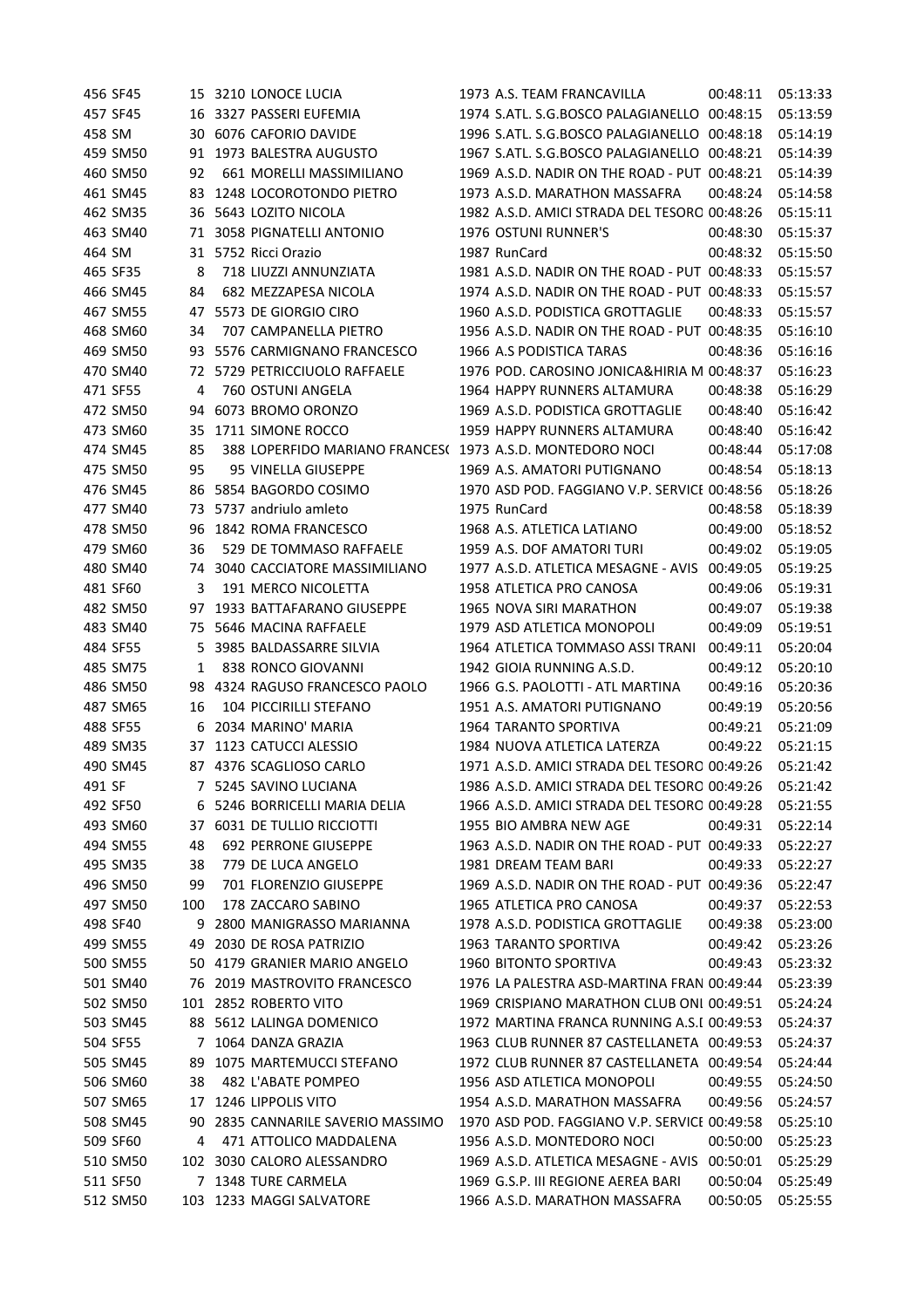|        | 513 SM40 |     | 77 6197 PULIGNANO GIOVANNI       | 1978 A.S.D. MARATHON MASSAFRA                | 00:50:11 | 05:26:34 |
|--------|----------|-----|----------------------------------|----------------------------------------------|----------|----------|
|        | 514 SM55 |     | 51 1209 PALMISANO CARMELO        | 1963 A.S.D. MARATHON MASSAFRA                | 00:50:16 | 05:27:07 |
|        | 515 SF55 | 8   | 299 SINISI GIUSEPPINA            | 1961 ATLETICA TOMMASO ASSI TRANI             | 00:50:18 | 05:27:20 |
|        | 516 SM50 |     | 104 4325 MARANGI ROCCO           | 1967 A.S.D. MARATHON MASSAFRA                | 00:50:19 | 05:27:26 |
|        | 517 SF45 |     | 17 5466 MOSCATO VITTORIA         | 1973 ASD ATLETICA MONOPOLI                   | 00:50:24 | 05:27:59 |
|        | 518 SM65 | 18  | <b>131 GIGANTE DONATO</b>        | 1952 A.S. AMATORI PUTIGNANO                  | 00:50:28 | 05:28:25 |
|        | 519 SM35 |     | 39 5278 ZAGARIA GIOVANNI         | 1980 A.MARATONETI ANDRIESI                   | 00:50:35 | 05:29:11 |
|        | 520 SF50 | 8   | 5426 PERAGINE ROSA               | 1967 A.S.D. LA FENICE                        | 00:50:37 | 05:29:24 |
|        | 521 SM60 | 39  | 2017 MASTRANGELO CARLO OSCAR     | 1955 A.S.D. MARATHON MASSAFRA                | 00:50:41 | 05:29:50 |
|        | 522 SM65 | 19  | 3975 FABBIANO ANTONIO            | 1954 POD. CAROSINO JONICA&HIRIA M 00:50:45   |          | 05:30:16 |
|        | 523 SM50 | 105 | 963 CISTERNINO DONATO            | 1966 ATLETICA CITTA' BIANCA                  | 00:50:50 | 05:30:48 |
|        | 524 SM55 |     | 52 1142 BARULLI MARIO            | 1963 S.ATL. S.G.BOSCO PALAGIANELLO 00:50:52  |          | 05:31:01 |
|        | 525 SM60 | 40  | 3324 DALO' PASQUALE              | 1959 S.ATL. S.G.BOSCO PALAGIANELLO 00:50:53  |          | 05:31:08 |
|        | 526 SM70 | 9   | 4813 TAMMA FRANCESCO             | 1948 A.S.D. AMICI STRADA DEL TESORO 00:50:59 |          | 05:31:47 |
|        | 527 SF40 | 10  | 5578 D'APRILE ALESSANDRA         | 1975 CLUB RUNNER 87 CASTELLANETA 00:51:02    |          | 05:32:06 |
|        | 528 SM45 | 91  | 5853 GROSSI ANTONIO              | 1970 ASD POD. FAGGIANO V.P. SERVICE 00:51:03 |          | 05:32:13 |
|        | 529 SF40 | 11  | <b>658 BUONSANTE LIDIA</b>       | 1979 A.S.D. NADIR ON THE ROAD - PUT 00:51:04 |          | 05:32:19 |
|        | 530 SF50 | 9   | 2966 DE CANDIA TERESA            | 1968 DREAM TEAM BARI                         | 00:51:07 | 05:32:39 |
|        | 531 SM60 |     | 41 2967 SPADAVECCHIA MICHELE     | 1957 DREAM TEAM BARI                         | 00:51:07 | 05:32:39 |
|        | 532 SM45 |     | 92 5533 TRISOLINI ANGELO         | 1971 ASDNOCINCORSA                           | 00:51:17 | 05:33:44 |
| 533 SF |          | 8   | 6189 DE NITTO MARY               | 1985 A.S.D. ATLETICA MESAGNE - AVIS 00:51:22 |          | 05:34:16 |
|        | 534 SM60 |     | 42 1557 BIANCO STEFANO           | 1956 A.S.D. MONTEDORO NOCI                   | 00:51:22 | 05:34:16 |
|        | 535 SM40 |     | 78 4148 RENNA GIOVANNI           | 1979 A.S.D. NADIR ON THE ROAD - PUT 00:51:24 |          | 05:34:29 |
|        | 536 SM50 |     | 106 3177 LORUSSO VITANTONIO      | 1968 A.S.D. NADIR ON THE ROAD - PUT 00:51:24 |          | 05:34:29 |
|        | 537 SM50 | 107 | 660 RENNA FRANCESCO              | 1968 A.S.D. NADIR ON THE ROAD - PUT 00:51:24 |          | 05:34:29 |
|        | 538 SM70 | 10  | 645 MELE DOMENICO                | 1945 RUNNING PEOPLE NOICATTARO               | 00:51:25 | 05:34:36 |
|        | 539 SM50 | 108 | 3031 GUARINI GIOVANNI            | 1969 A.S.D. ATLETICA MESAGNE - AVIS          | 00:51:25 | 05:34:36 |
|        | 540 SF50 |     | 10 2750 MAURO MARIA PAOLA        | 1967 ATLETICA TOMMASO ASSI TRANI             | 00:51:26 | 05:34:42 |
|        | 541 SM45 | 93  | 1279 LO PERFIDO MASSIMILIANO     | 1973 TARANTO SPORTIVA                        | 00:51:39 | 05:36:07 |
|        | 542 SM45 | 94  | 2912 PETRUZZI MASSIMO            | 1972 IKKOS ATLETI TARANTO A.S.D.             | 00:51:41 | 05:36:20 |
|        | 543 SM50 | 109 | 778 DE BELLIS VITO               | 1967 DREAM TEAM BARI                         | 00:51:43 | 05:36:33 |
|        | 544 SM45 |     | 95 5420 BUCCI GIUSEPPE           | 1970 TARANTO SPORTIVA                        | 00:51:55 | 05:37:51 |
|        | 545 SM60 | 43  | 602 BINETTI SILVIO MARIA CRISTIA | 1958 A.S.D. FREE RUNNERS MOLFETTA 00:52:07   |          | 05:39:09 |
|        | 546 SM55 | 53  | 1712 FAVIA GIUSEPPE              | 1962 DREAM TEAM BARI                         | 00:52:12 | 05:39:42 |
|        | 547 SM65 | 20  | 319 LETTINI MATTEO               | 1954 ATLETICA TOMMASO ASSI TRANI 00:52:17    |          | 05:40:14 |
|        | 548 SM55 |     | 54 1350 PAPPOLLA MAURIZIO        | 1963 IKKOS ATLETI TARANTO A.S.D.             | 00:52:26 | 05:41:13 |
|        | 549 SM65 |     | 21 1136 ANTONICELLI BERARDINO    | 1952 S.ATL. S.G.BOSCO PALAGIANELLO 00:52:34  |          | 05:42:05 |
|        | 550 SF45 |     | 18 5415 TERRUSI ANNAMARIA        | 1973 CLUB RUNNER 87 CASTELLANETA 00:52:36    |          | 05:42:18 |
|        | 551 SM60 |     | 44 2070 NARDELLI GIOVANNI        | 1958 MARTINA FRANCA RUNNING A.S.I 00:52:36   |          | 05:42:18 |
|        | 552 SF40 |     | 12 2061 CATALANO GIOVANNA        | 1978 MARTINA FRANCA RUNNING A.S.I 00:52:36   |          | 05:42:18 |
|        | 553 SM50 | 110 | 3290 BUSCIALA' BARTOLOMEO        | 1966 A.S PODISTICA TARAS                     | 00:52:42 | 05:42:57 |
|        | 554 SF45 | 19  | 403 MINUNNI GRAZIANA             | 1973 A.S.D. MONTEDORO NOCI                   | 00:52:48 | 05:43:36 |
|        | 555 SF40 | 13  | 2016 MARANGI MARIA SCALA         | 1975 A.S.D. MARATHON MASSAFRA                | 00:52:52 | 05:44:02 |
|        | 556 SM70 |     | 11 1486 SCIANNAMEA GIUSEPPE      | 1947 ATLETICA PRO CANOSA                     | 00:53:12 | 05:46:12 |
|        | 557 SF35 | 9   | 670 MARIO ALESSANDRA             | 1984 A.S.D. NADIR ON THE ROAD - PUT 00:53:15 |          | 05:46:32 |
|        | 558 SM45 | 96  | 712 FLORENZIO PIETRO             | 1972 A.S.D. NADIR ON THE ROAD - PUT 00:53:15 |          | 05:46:32 |
|        | 559 SM50 |     | 111 1070 CASAMASSIMA GIUSEPPE    | 1965 CLUB RUNNER 87 CASTELLANETA 00:53:15    |          | 05:46:32 |
|        | 560 SF35 |     | 10 5759 RELLA ANNA               | 1983 A.S.D. AMICI STRADA DEL TESORO 00:53:18 |          | 05:46:51 |
|        | 561 SF40 |     | 14 5722 GASPARRE ROSA            | 1977 S.ATL. S.G.BOSCO PALAGIANELLO 00:53:19  |          | 05:46:58 |
|        | 562 SM50 |     | 112 1124 MIANI VITO              | 1966 S.ATL. S.G.BOSCO PALAGIANELLO 00:53:25  |          | 05:47:37 |
|        | 563 SM60 |     | 45 5251 RUTIGLIANO FRANCESCO     | 1958 A.S.D. AMICI STRADA DEL TESORO 00:53:29 |          | 05:48:03 |
|        | 564 SM60 | 46  | 424 TRISOLINI ANGELO MARINO      | 1959 A.S.D. MONTEDORO NOCI                   | 00:53:35 | 05:48:42 |
|        | 565 SM40 | 79  | 5689 DI VENERE DANIELE           | 1975 BITONTO SPORTIVA                        | 00:53:41 | 05:49:21 |
|        | 566 SF40 | 15  | 6184 faggiano concetta           | 1975 RunCard                                 | 00:53:47 | 05:50:00 |
|        | 567 SF40 |     | 16 5801 GALLO MARIA ROSARIA      | 1975 A.S. TEAM FRANCAVILLA                   | 00:53:49 | 05:50:13 |
| 568 SF |          | 9   | 5800 CHIRICO MARIA FILOMENA      | 1986 A.S. TEAM FRANCAVILLA                   | 00:53:52 | 05:50:33 |
|        | 569 SF55 |     | 9 2049 DANIELE MARISA            | 1963 A.S.D. TRIATHLON TARANTO                | 00:53:53 | 05:50:39 |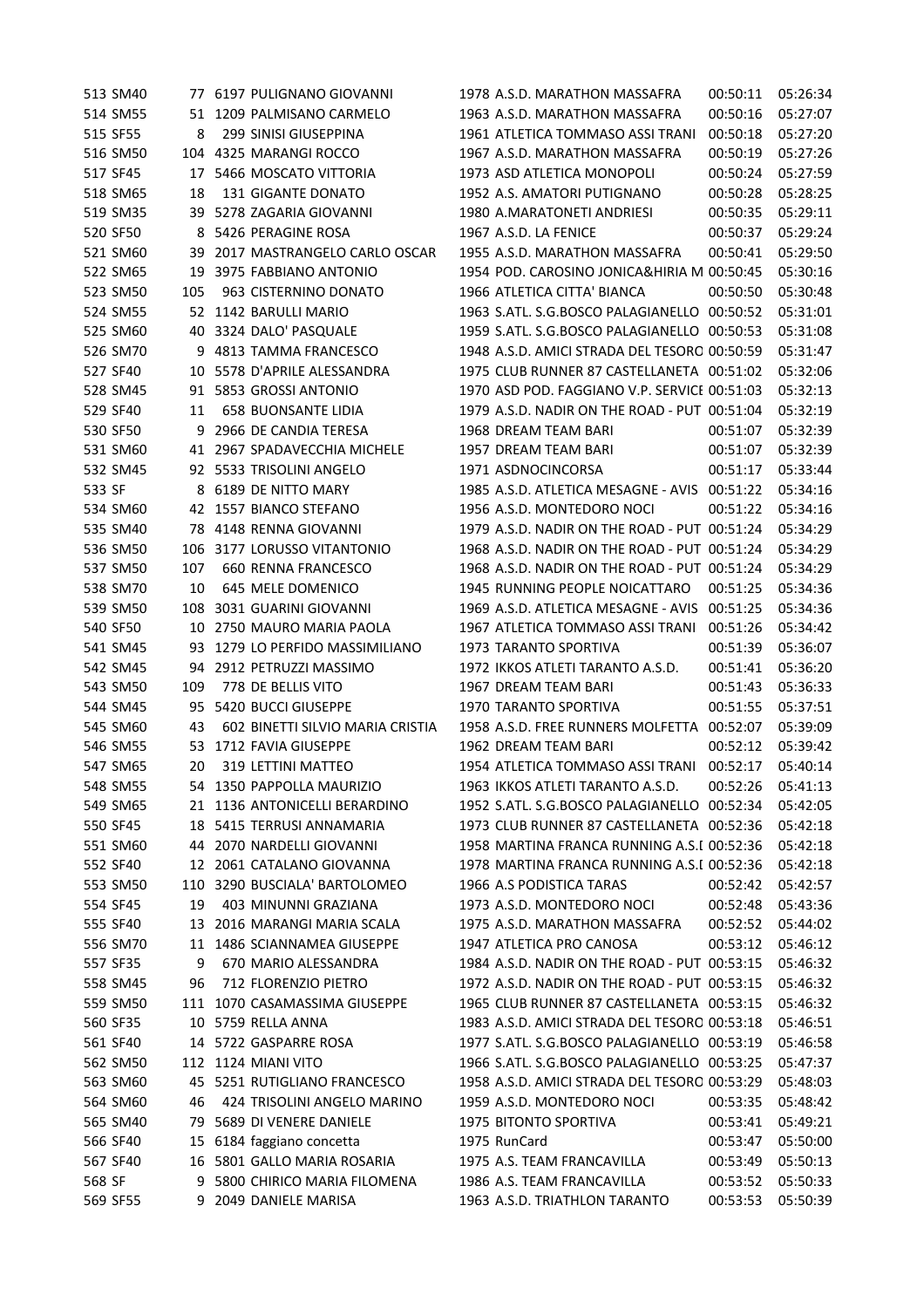|        | 570 SF50 |     | 11 1450 DELFINE PATRIZIA                         | 1968 A.S. AMATORI PUTIGNANO                  | 00:53:55          | 05:50:52 |
|--------|----------|-----|--------------------------------------------------|----------------------------------------------|-------------------|----------|
|        | 571 SM50 | 113 | 94 TRIA FRANCESCO                                | 1966 A.S. AMATORI PUTIGNANO                  | 00:53:57          | 05:51:05 |
|        | 572 SM35 | 40  | 5329 FRASCELLA GAETANO                           | <b>1981 BITONTO SPORTIVA</b>                 | 00:54:04          | 05:51:51 |
|        | 573 SM60 |     | 47 5260 ALBANESE COSIMO                          | 1958 ASD ATLETICA MONOPOLI                   | 00:54:43          | 05:56:04 |
|        | 574 SM40 | 80  | 4720 PELLEGRINI VITO                             | 1976 A.S.D. AMICI STRADA DEL TESORO 00:54:54 |                   | 05:57:16 |
|        | 575 SM60 |     | 48 2879 PALAZZO ALFONSO                          | <b>1957 TARANTO SPORTIVA</b>                 | 00:55:07          | 05:58:41 |
|        | 576 SF55 | 10  | 5418 FELE MARIA                                  | 1963 S.ATL. S.G.BOSCO PALAGIANELLO 00:55:10  |                   | 05:59:00 |
|        | 577 SF35 |     | 11 5812 PINTO ANNA MARIA                         | 1981 A.S.D. ATLETICA MESAGNE - AVIS 00:55:10 |                   | 05:59:00 |
|        | 578 SM40 |     | 81 5444 Villani Emanuele                         | 1977 RunCard                                 | 00:55:19          | 05:59:59 |
|        | 579 SM45 |     | 97 1284 LAGIOIA CHRISTIAN                        | 1974 TARANTO SPORTIVA                        | 00:55:28          | 06:00:57 |
|        | 580 SF55 |     | 11 1050 DEMITRI VITA                             | 1964 A.S.D. PODISTICA GROTTAGLIE             | 00:55:33          | 06:01:30 |
|        | 581 SM55 | 55  | 5622 carucci antonio                             | 1962 RunCard                                 | 00:55:48          | 06:03:07 |
|        | 582 SM70 | 12  | 376 LIUZZI PAOLO                                 | 1949 A.S.D. MONTEDORO NOCI                   | 00:55:49          | 06:03:14 |
|        | 583 SM70 | 13  | 115 COSACCO MICHELE                              | 1945 A.S. AMATORI PUTIGNANO                  | 00:55:51          | 06:03:27 |
|        | 584 SM75 |     | 2 6178 VALENTE TOMMASO                           | 1942 GIOIA RUNNING A.S.D.                    | 00:55:55          | 06:03:53 |
|        | 585 SM55 | 56  | 2875 SBARRA ETTORE                               | 1964 A.S.D.FITNESS PODISTICA S.G.J.          | 00:55:57          | 06:04:06 |
|        | 586 SM55 | 57  | 5261 MARZOLLA STEFANO                            | 1964 ASD ATLETICA MONOPOLI                   | 00:55:58          | 06:04:12 |
|        | 587 SF35 |     | 12 5749 nannavecchia francesca                   | 1982 RunCard                                 | 00:55:58          | 06:04:12 |
|        | 588 SF65 |     | 1 1482 DI SIBIO ANGELA                           | 1954 ATLETICA PRO CANOSA                     | 00:56:00          | 06:04:26 |
|        | 589 SM65 |     | 22 5323 SIMONE GIUSEPPE                          | 1951 HAPPY RUNNERS ALTAMURA                  | 00:56:10          | 06:05:31 |
|        |          |     | 5580 DE NOVELLIS PIERA                           | 1971 CLUB RUNNER 87 CASTELLANETA 00:56:21    |                   |          |
|        | 590 SF45 | 20  |                                                  | <b>1957 RUNNERS GINOSA</b>                   |                   | 06:06:42 |
|        | 591 SM60 | 49  | 4960 FERRARA GIUSEPPE<br>50 1942 BONGERMINO VITO |                                              | 00:56:22          | 06:06:49 |
|        | 592 SM60 |     |                                                  | 1957 CLUB RUNNER 87 CASTELLANETA 00:56:23    |                   | 06:06:55 |
|        | 593 SM65 | 23  | 257 CARAMIA DONATO                               | 1951 ASD ATLETICA MONOPOLI                   | 00:56:30          | 06:07:41 |
|        | 594 SF50 | 12  | 748 DE PINTO LUCIA MARIA                         | 1967 HAPPY RUNNERS ALTAMURA                  | 00:56:36          | 06:08:20 |
|        | 595 SM40 |     | 82 3786 D'IPPOLITO ALESSANDRO                    | 1977 IKKOS ATLETI TARANTO A.S.D.             | 00:56:38          | 06:08:33 |
| 596 SF |          | 10  | 6052 NUCCI PASQUA                                | 1996 POLISPORT CICLO CLUB FASANO             | 00:56:40          | 06:08:46 |
|        | 597 SM45 |     | 98 4317 ANTICO MICHELE                           | 1972 ATLETICA CEGLIE MESSAPICA               | 00:56:42          | 06:08:59 |
|        | 598 SM50 | 114 | 1228 COLELLA SALVATORE                           | 1967 A.S.D. MARATHON MASSAFRA                | 00:56:43          | 06:09:05 |
| 599 SM |          |     | 32 1354 PAPPOLLA FABRIZIO                        | 1992 IKKOS ATLETI TARANTO A.S.D.             | 00:56:44          | 06:09:12 |
|        | 600 SF35 | 13  | 5614 CHIARELLI ROSANNA                           | 1983 MARTINA FRANCA RUNNING A.S.I 00:56:46   |                   | 06:09:25 |
|        | 601 SF45 |     | 21 5414 TOTARO KATIA                             | 1974 CLUB RUNNER 87 CASTELLANETA 00:57:14    |                   | 06:12:27 |
|        | 602 SM75 | 3   | 105 BIANCO GIOVANNI                              | 1944 A.S. AMATORI PUTIGNANO                  | 00:57:28          | 06:13:58 |
|        | 603 SF55 | 12  | 5865 GIGANTE GILDA                               | 1962 A.S.D. MARATHON MASSAFRA                | 00:57:39          | 06:15:10 |
|        | 604 SM65 | 24  | 970 DELL'EDERA FELICE                            | 1950 ATLETICA CITTA' BIANCA                  | 00:57:44          | 06:15:42 |
|        | 605 SM50 |     | 115 965 FRANCIOSO RINALDO                        | 1968 ATLETICA CITTA' BIANCA                  | 00:57:44 06:15:42 |          |
|        | 606 SM35 |     | 41 1583 DESIO TONI                               | 1980 A.S. DOF AMATORI TURI                   | 00:57:52          | 06:16:34 |
|        | 607 SM60 |     | 51 3315 CAIAZZO GUGLIELMO                        | 1959 ASD POD. FAGGIANO V.P. SERVICE 00:58:01 |                   | 06:17:33 |
|        | 608 SM55 | 58  | 5568 ARCADIO MAURO                               | 1964 A.S.D. PODISTICA GROTTAGLIE             | 00:58:16          | 06:19:11 |
|        | 609 SF45 |     | 22 5577 COLLU MIRELLA                            | 1971 A.S PODISTICA TARAS                     | 00:58:31          | 06:20:48 |
|        | 610 SM60 |     | 52 2874 DE FELICE FURIO                          | 1959 A.S.D.FITNESS PODISTICA S.G.J.          | 00:58:34          | 06:21:08 |
|        | 611 SF45 |     | 23 6099 CARBONE SABINA                           | 1970 ATLETICA PRO CANOSA                     | 00:58:37          | 06:21:27 |
|        | 612 SM65 | 25  | 5846 ALTIMARE FELICE                             | 1952 A.S. MARATHON CLUB STATTE               | 00:58:41          | 06:21:53 |
|        | 613 SF35 |     | 14 1522 PUGLIESE MARIA                           | 1981 ASD ATLETICA MONOPOLI                   | 00:58:46          | 06:22:26 |
|        | 614 SF40 |     | 17 4882 Lauta Maria Rosa                         | 1976 RunCard                                 | 00:58:51          | 06:22:58 |
| 615 SM |          |     | 33 6167 BLASI VALERIO COSIMO                     | 1987 A.S.D. PODISTICA GROTTAGLIE             | 00:58:53          | 06:23:11 |
|        | 616 SF45 |     | 24 1355 STANI ANTONELLA                          | 1973 IKKOS ATLETI TARANTO A.S.D.             | 00:59:18          | 06:25:54 |
|        | 617 SM45 |     | 99 2841 DE NISCO SALVATORE                       | 1971 S.ATL. S.G.BOSCO PALAGIANELLO 00:59:30  |                   | 06:27:12 |
|        | 618 SF65 | 2   | 298 CROCI ORNELLA                                | 1951 ATLETICA TOMMASO ASSI TRANI 01:00:31    |                   | 06:33:49 |
|        | 619 SM70 | 14  | 1143 TODARO VITO CATALDO                         | 1945 S.ATL. S.G.BOSCO PALAGIANELLO 01:00:34  |                   | 06:34:09 |
|        | 620 SM70 | 15  | 3540 GADALETA DOMENICO                           | 1949 A.S.D. FREE RUNNERS MOLFETTA 01:00:35   |                   | 06:34:15 |
|        | 621 SF70 | 1   | 343 LOVIGLIO PASQUA                              | 1949 ATLETIC CLUB ALTAMURA                   | 01:00:36          | 06:34:22 |
|        | 622 SM70 | 16  | 349 RAGONE GIOVANNI                              | 1946 ATLETIC CLUB ALTAMURA                   | 01:00:37          | 06:34:28 |
|        | 623 SF50 | 13  | 3280 DELL'ABBATE ROSA ANNA                       | 1965 A.S PODISTICA TARAS                     | 01:00:47          | 06:35:33 |
|        | 624 SF50 | 14  | 6195 VINCI ARCANGELA                             | 1967 A.S PODISTICA TARAS                     | 01:00:52          | 06:36:06 |
|        | 625 SM50 | 116 | <b>6194 CARONE ETTORE</b>                        | 1965 A.S PODISTICA TARAS                     | 01:00:57          | 06:36:38 |
|        | 626 SM55 | 59  | 430 TATONE MICHELE                               | 1962 A.S.D. MONTEDORO NOCI                   | 01:01:07          | 06:37:43 |
|        |          |     |                                                  |                                              |                   |          |